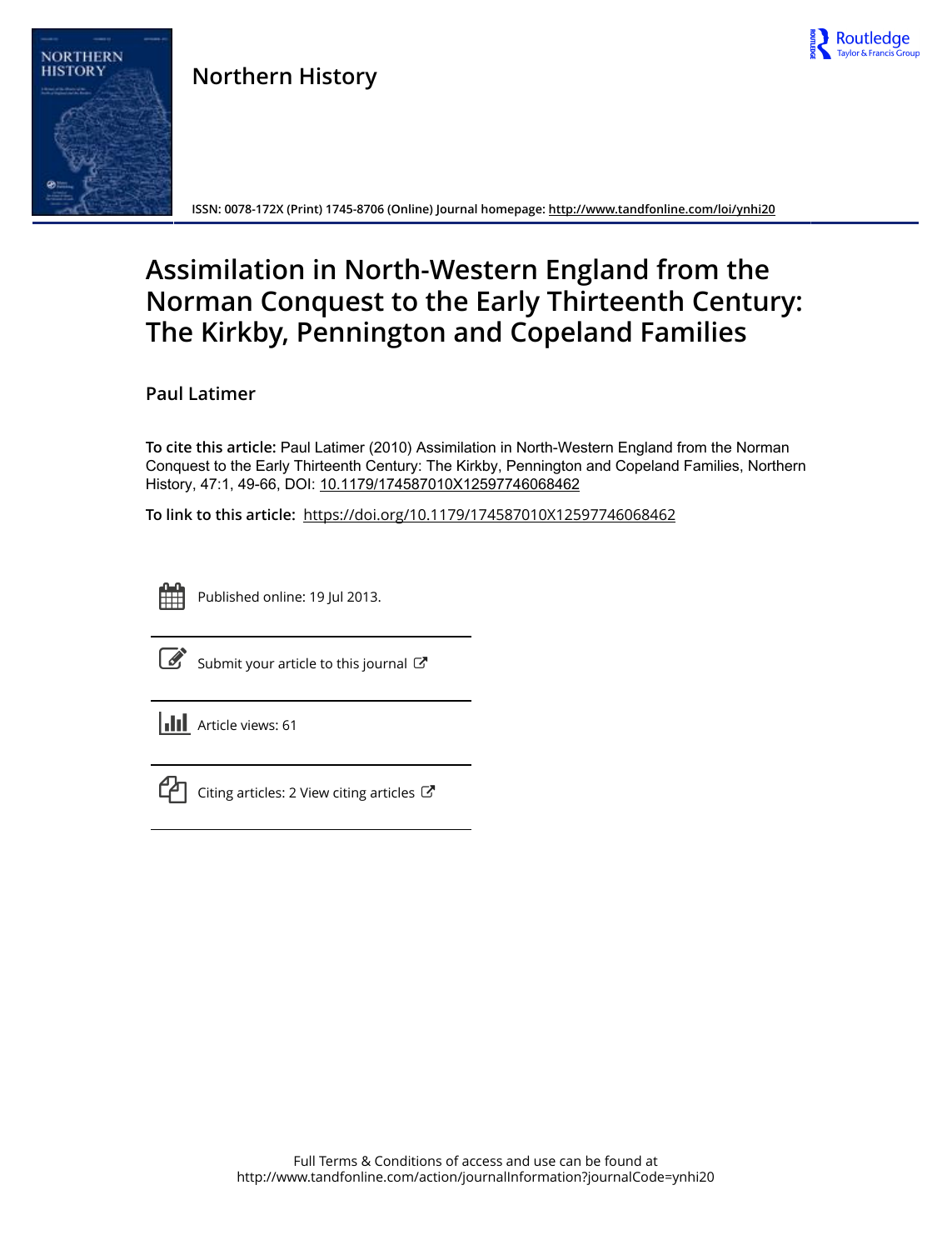## ASSIMILATION IN NORTH-WESTERN ENGLAND FROM THE NORMAN CONQUEST TO THE EARLY THIRTEENTH CENTURY: THE KIRKBY, PENNINGTON AND COPELAND **FAMILIES**

## PAUL LATIMER

*Bilkent University*

RECENT DECADES have seen a renewed interest in very old questions about the fate of English, or Anglo-Scandinavian, native families after the Norman Conquest of England, about the survival of such families as landholders above the level of the peasantry, about the adaptations made by such families and the assimilation that took place between them and the Norman and other Continental immigrants.<sup>1</sup> The discussion has also concerned the nature and the consequences of the identity that emerged from that assimilation, and the success or failure to assimilate others to that resulting, dominant identity in different parts of the British Isles.<sup>2</sup> Understandably, work on the initial assimilation has tended to concentrate on southern and Midland England, where the sources are much fuller. At the same time, however, there has been acknowledgement that the basis of relations between the conquerors and the conquered was significantly different in parts of the north of England, where the number of Continental immigrants was relatively small and where native landholders remained in place to a much greater extent.<sup>3</sup> There is then good reason to look separately at the adaptations made in the North by native families and at the nature

2 J. Gillingham, 'The Beginnings of English Imperialism', *Journal of Historical Sociology*, 5:4 (1992), 392–409; J. Gillingham, 'The Foundations of a Disunited Kingdom', in *Uniting the Kingdom? The Making of British History*, ed. A. Grant and K. Stringer (1995), pp. 48–64; R.R. Davies, *The First English Empire: Power and Identities in the British Isles, 1093–1343* (Oxford, 2000), pp. 117–20, 126, 170. The three articles by Gillingham cited above are conveniently republished in J. Gillingham, *The English in the Twelfth Century* (Woodbridge, 2000), pp. 3–18, 93–109, 123–44.

3 Thomas, *English and Normans*, p. 112.

The University of Leeds, 2010 DOI: 10.1179/174587010X12597746068462

<sup>&</sup>lt;sup>1</sup> A. Williams, *The English and the Norman Conquest* (Woodbridge, 1995); J. Gillingham, 'Henry of Huntingdon and the Twelfth-Century Revival of the English Nation', in *Concepts of National Identity in the Middle Ages*, ed. S. Forde, L. Johnson and A. Murray (Leeds, 1995), pp. 75–101; H.M. Thomas, *The English and the Normans: Ethnic Hostility, Assimilation and Identity 1066–c.1220* (Oxford, 2003). See also the introduction to M.G.I. Ray, 'Alien Knights in a Hostile Land: the Experience of Curial Knights in Thirteenth-Century England and the Assimilation of their Families', *Historical Research*, 79 (2006), 451–54.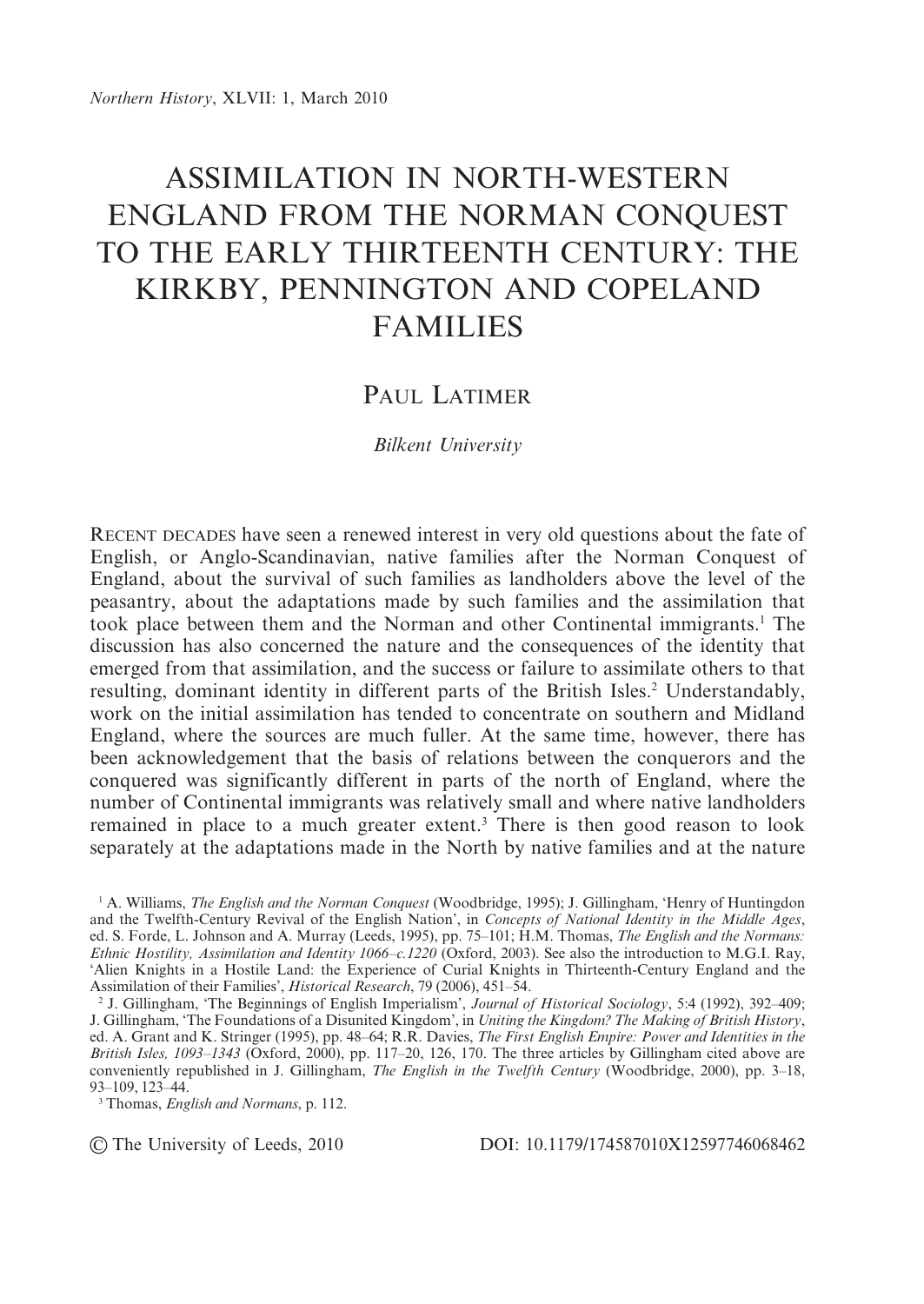of their particular assimilation with Continental immigrants. The focus here will be on Furness and its surrounding areas, a part of the North that has received scant attention, looking at the Kirkby, Pennington and Copeland families, all of Anglo-Scandinavian origin, all landholders in Furness as well as elsewhere in the North-West. While these families are certainly not the only ones that could be studied, there is a considerable amount of information about them in the sources and they can be seen as to some extent representative of the region's native landholders just below the level of tenant-in-chief. This article is concerned with how these Anglo-Scandinavian families adapted to the changed circumstances that arose after the Norman Conquest and will begin by looking at the situation towards the end of that process.

In November 1217, three neighbours in the Furness peninsula returned to Henry III's allegiance: Roger of Kirkby and Alan of Pennington, who held Kirkby Ireleth and Pennington respectively from the abbot of Furness; and Richard son of Alan, also known as Richard of Copeland, who held Great Urswick, Adgarley and Bolton from Michael of Furness, lord of Aldingham.4 There is no indication that the abbot of Furness or Michael of Furness were rebels in 1215–17, but Roger, Alan and Richard could also look for lordship to the rebel baron of Kendal, Gilbert Fitz Reinfrey.

The lords of Kendal, either William I of Lancaster (d. 1170) or perhaps his father Gilbert, had granted Dunnerdale, a substantial area of land in High Furness, to Roger of Kirkby's family. As the parish of Kirkby Ireleth stretched up as far as Seathwaite, well inside Dunnerdale, it is even possible that the claim of the lords of Kirkby Ireleth to the area preceded this grant.<sup>5</sup> The Pennington family had held Tilberthwaite in High Furness from the barony of Kendal from the time of William I of Lancaster or William II of Lancaster (d. 1184). In addition, William I of Lancaster had claimed lordship over the Pennington holding in Muncaster, on the northern boundary of the lordship of Millom.<sup>6</sup> The lords of Kendal were overlords of some of Richard son of Alan's holdings further north in Copeland. Hensingham near Whitehaven, for example, was held by Richard's father, Alan, from Roger son of Gilbert, who held it from his elder brother, William I of Lancaster, who in turn held it from the lordship of Copeland.7 Richard son of Alan had also been given land by Gilbert Fitz Reinfrey himself in the honour of Wallingford, at Shaw-cum-Donnington in Berkshire, and can be found witnessing one of Gilbert's charters.<sup>8</sup>

<sup>4</sup> *Rotuli Litterarum Clausarum in Turri Londonensi Asservati*, ed. T.D. Hardy, 2 vols, Record Commission (1835), I, 376; *The Victoria History of the County of Lancaster*, ed. W. Farrer and J. Brownbill, VIII (1914), 286, 300, 338–39, 387–89; W. Farrer, *The Lancashire Pipe Rolls: also Early Lancashire Charters* (Liverpool, 1902), p. 301; *The Coucher Book of Furness Abbey*, ed. J.C. Atkinson and J. Brownbill, 2 vols, 6 parts, Chetham Society, new series IX, XI, XIV, LXXIV, LXXVI, LXXVIII (1886–1919), I (1), 73, 128; I (2), 454–55; II (3), 778; *Liber Feodorum: the Book of Fees commonly called Testa de Nevill*, 3 vols (1920–31), I, 219; *Rotuli Chartarum in Turri Londonensi asservati*, ed. T.D. Hardy, Record Commission (1837), pp. 8–8b, 215b–216.

<sup>5</sup> Farrer, *Early Lancashire Charters*, pp. 442–43; *VCH Lancs*., VIII, 387–88.

<sup>6</sup> *Furness Coucher Book*, I (2), 351; Farrer, *Early Lancashire Charters*, pp. 304–05.

<sup>7</sup> *The Register of the Priory of St Bees*, ed. J. Wilson, Surtees Society, CXXVI (1915), 247–50, 259.

<sup>8</sup> *VCH Berkshire*, ed. W. Page and P.H. Ditchfield, IV (1924), 91, 209; W. Farrer, *Records Relating to the Barony of Kendale*, ed. J.F. Curwen, 3 vols (Kendal, 1923–26), I, 385–86. For subsequent holdings in Lonsdale of the Copeland family granted by William III of Lancaster, see *Lancashire Inquests, Extents and Feudal Aids, 1205–1307*, ed. W. Farrer, Record Society of Lancashire and Cheshire, XLVIII (1903), p. 256; Farrer, *Barony of Kendale*, II, 305, 308–09; *VCH Lancs.*, VIII, 242–44.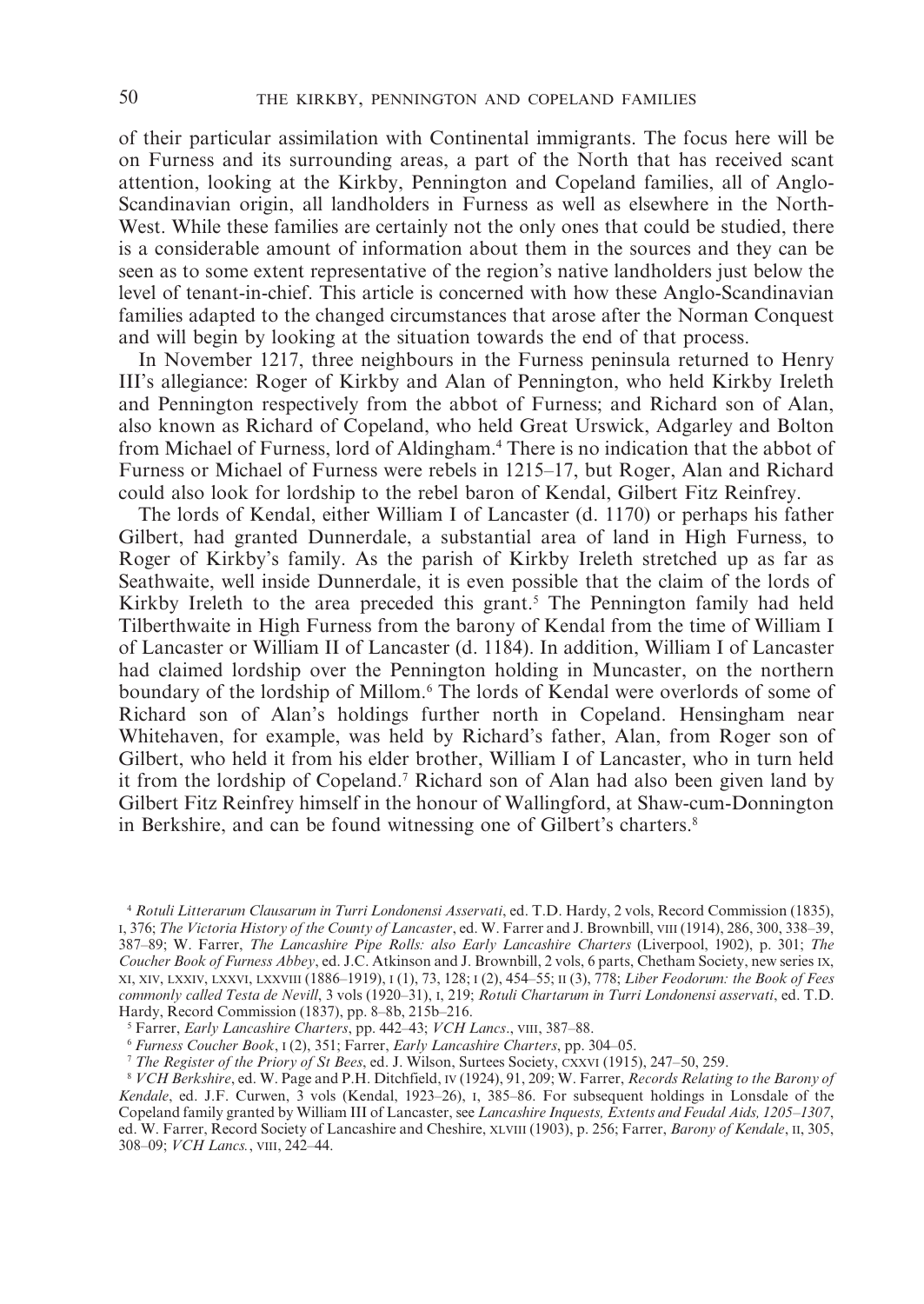In the case of Roger of Kirkby and Richard son of Alan there is a clear indication that they were seen as the men of Gilbert Fitz Reinfrey. They were to provide hostages as part of the abortive surrender agreement made with King John in January 1216 to secure the release of Gilbert's captured son and knights. Richard son of Alan, here as Richard of Copeland, was to provide his daughter, while Roger of Kirkby was to provide his first-born son by Gilbert's daughter. There is reason to doubt that these hostages were ever handed over.9 Roger of Kirkby did, however, subsequently provide a son, Richard, as a hostage for the payment of William III of Lancaster's ransom. Richard was finally released in 1222.10 He was not Roger of Kirkby's eldest son, who was the Alexander who succeeded Roger at least by January 1227 and who may have been the hostage specified in 1216.11 The hostage Richard seems to have been rewarded by a grant of land in Upper Rawcliffe to the west of Garstang and a small deathbed enfeoffment from William III of Lancaster in Whittle near Chorley. Richard also witnessed a grant to Furness Abbey made by William III's widow.12

Notice of the involvement of the Kirkby, Pennington and Copeland families in the rebellion and the inclusion of Roger of Kirkby and Richard of Copeland in Gilbert's hostage arrangements are signs of these families' status. We can also see them beginning to assume the expected role of knights in thirteenth-century English society, as electors, members and even leaders of assize and inquest juries, and as prominent witnesses in charters, where they were coming to be described as *miles* and *dominus*, more frequently the latter.<sup>13</sup> The emergence into clearer visibility of men of knightly status who, while below the level of tenants-in-chief, came to form the backbone of English society and its administration in the thirteenth century and beyond is a familiar enough phenomenon.14 Yet there were of course other issues involved here. In terms of descent in the male line, Roger of Kirkby was the great-grandson of Orm son of Ailward; Alan of Pennington was the grandson of Gamel, while Richard son of Alan was the grandson of Ketel son of Ulf. In the early thirteenth century, Roger, Alan and Richard, with their unexceptional Continental forenames, appear as belonging to a relatively homogeneous, if at that time politically fractured, local and

<sup>9</sup> The verb *dare* used here in the Fine Rolls frequently means 'to promise to give': *Rotuli de Oblatis et Finibus in Turri Londinensi asservati*, ed. T.D. Hardy, Record Commission (1835), pp. 570–71; *Rot. Chart.*, p. 221b. William III of Lancaster was still in custody in March 1217, while Gilbert's final peace with the Plantagenets was not until November 1217: *Calendar of the Patent Rolls, Henry III*, 1216–25, I, 45–46; *Rot. Lit. Claus.*, I, 339b. Gilbert's daughter was presumably illegitimate; Roger's descendants did not share in the Lancaster inheritance after 1246: I.J. Sanders, *English Baronies: a Study of their Origins and Descent, 1086–1327* (Oxford, 1960), p. 57.

<sup>10</sup> *Rot. Lit. Claus.*, I, 497b.

<sup>&</sup>lt;sup>11</sup> *Final Concords of the County of Lancaster*, ed. W. Farrer, RSLC, XXXIX (1899), 52-53. Only if Roger's marriage to Gilbert's daughter had been a second marriage could Richard have been the hostage specified in 1216.

<sup>12</sup> *VCH Lancs*., VII (1912), 268; *Lancashire Inquests*, p. 165; *Furness Coucher Book*, I (2), 367–68.

<sup>13</sup> *Final Concords*, pp. 34–35; *Lancashire Inquests*, pp. 257, 261; *Register of St Bees*, pp. 87–91, 99–100, 102–03; *Furness Coucher Book*, I (2) 450, 513–14, 519; II (3), 707, 745, 751–52, 758–59, 779, 785; Farrer, *Barony of Kendale*, I, 385–86, 391–92. In the charters cited above, the *domini* are usually distinct from and given priority over the *milites*, while these knights follow the word *militibus* rather than precede it. On this, see D.F. Fleming, '*Milites* as Attestors to Charters in England, 1101–1300', *Albion*, XXII (1990), 185–98. The evidence here, however, slightly conflicts with Fleming's more general description of this diplomatic practice.

<sup>14</sup> For a recent survey of the social groups concerned, see D. Carpenter, *The Struggle for Mastery: 1066–1284* (2003), pp. 395–403.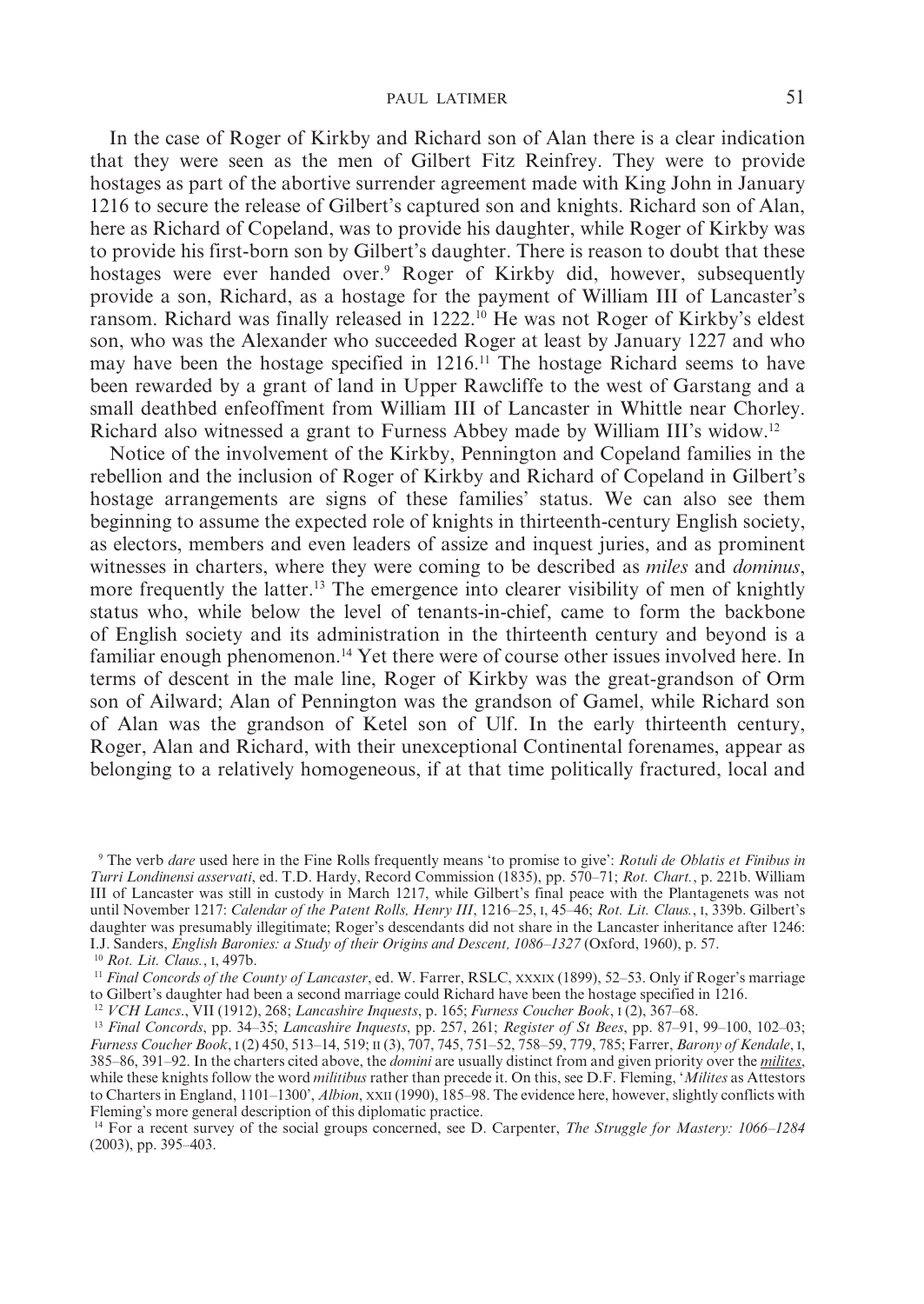nationwide elite. A century earlier this would not have been the case. How did Roger of Kirkby, Alan of Pennington and Richard of Copeland come to be the kind of men they had become by the early thirteenth century?

It seems not to have been until after 1086 that the Norman Conquest began to have a direct impact on Furness and its adjoining areas, but in the course of William Rufus's and Henry I's reigns at the highest level of landholding this region received new lords, immigrants from Normandy and elsewhere on the Continent.15 Other immigrants arrived to receive land from these new tenants-in-chief. For example, the Boiville family were established as lords of Millom by William Meschin, lord of Copeland.16 In 1127, Stephen of Blois, the holder of the honour of Lancaster, having three years earlier settled monks from Savigny at Tulketh near Preston, gave those monks half of Furness. Already by that time the Flemish Michael of Furness held the other half of Furness.17

However, while there were certainly further Continental immigrants, they seem to have been rather thinly spread. Hugh Thomas, writing of England as a whole, points out the importance for the process of assimilation of the integration of natives into neighbourhood aristocratic networks and of the presence of natives in the affinities of immigrant lords, interactions that became more common as time went on, but particularly after the middle of the twelfth century. He also notes, however, that in parts of the North, the conquerors both found it necessary, and were more willing, to accommodate existing elites.18 In Furness and adjoining areas, the neighbourhood aristocratic network seems to have remained, to a considerable extent, continuously a native one; native lords did not have to struggle their way back into such a network as they did in the south of England. Even though Continental settlement began in the North-West relatively late, this sort of interaction between natives and immigrants was more substantial earlier than in southern England.

A case in point is the Lancaster family, particularly significant here given the role played by Gilbert Fitz Reinfrey and his antecessors at Kendal in the histories of the Kirkby, Pennington and Copeland families. By the mid twelfth century, the Lancaster family held Kendal itself with its attached lands and lordship, dominating Kentdale, extending into Westmorland north of Shap as well as into Upper Ribblesdale and Lonsdale, and even across into Ewcross wapentake in Yorkshire. The family also held Ulverston in Furness and large tracts of the southern Cumbrian fells, and had acquired the fief of Warton and Garstang in the honour of Lancaster south of the sands. In addition, they retained lordship over lands in Copeland, including those that descended through Ketel son of Eldred to the later Curwen family of Workington. It

<sup>15</sup> G.W.S. Barrow, 'The Pattern of Lordship and Feudal Settlement in Cumbria', *Journal of Medieval History*, I (1975), 121–22; J.A. Green, *The Aristocracy of Norman England* (Cambridge, 1997), pp. 111–13, 119; R. Sharpe, *Norman Rule in Cumbria 1092–1136* (Kendal, 2006), pp. 37–40.

<sup>16</sup> Either there were two Godard de Boivilles, father and son, or Godard de Boiville was the second holder preceded by an unnamed father: *Register of St Bees*, pp. 27–30; *Furness Coucher Book*, II (2), 522–23.

<sup>17</sup> He also came to possess land in Lancashire south of the Sands at Thurnham: Farrer, *Early Lancashire Charters*, pp. 301–03; *VCH Lancs*., VIII, 286; *Lancashire Inquests*, p. 83.

<sup>18</sup> Thomas, *English and Normans*, pp. 112–18, 123–29.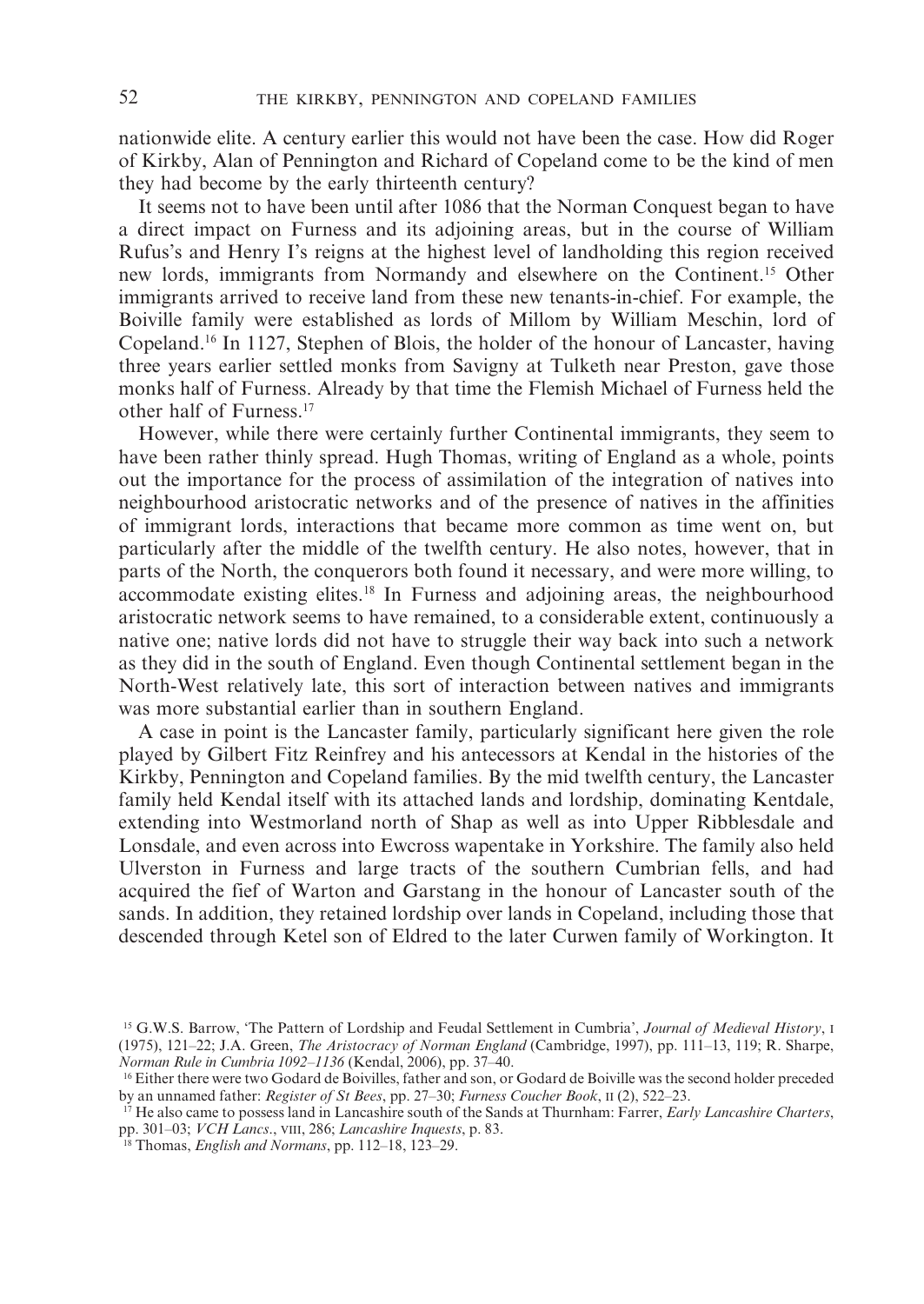was from these rights in Copeland that the Lancaster family could claim overlordship of the Pennington holding at Muncaster, and of Richard of Copeland's holding at Hensingham near Whitehaven.19

Because of the sparse documentation in the period before 1150, it has been difficult to determine whether the Lancaster family was native or immigrant in the male line. Gilbert, the father of William I of Lancaster, has been regarded as a son or, more plausibly, brother of Ketel son of Eldred, a prominent native who had extensive holdings in both Copeland and Kentdale.<sup>20</sup> However, it has also been claimed that Gilbert was a Norman who married Ketel's sister, on the grounds of Gilbert's apparently Continental name in the very early twelfth century, and because there is a reference to Ketel as William I of Lancaster's *avunculus*. 21 Neither of these two latter arguments can bear much weight. *Avunculus* need not have the highly specific meaning of maternal uncle — both simply uncle or even grandfather are quite possible — while Gilbert was a common rendering in Latin sources of the Gaelic Gillebrigte, an unsurprising name to find in a family partly based in an area recently under Scottish control.<sup>22</sup>

While there can be no certainty here, it may well be that in the Lancaster family we have a native patrilineage at the heart of the aristocratic network of the region. The marriage in 1189 of William II of Lancaster's daughter and heiress, Helewise, to Gilbert Fitz Reinfrey might be seen as a dilution of the native element in the family, though whether it is sensible to talk in such terms by 1189 is a moot point. However, even Gilbert Fitz Reinfrey may not have been as purely Norman as he sounded. Roger Fitz Reinfrey, his father, had a brother with the name Edward.<sup>23</sup>

At their own less elevated level, members of the Kirkby, Pennington and Copeland families appear frequently in the documentation that is increasingly available from the mid twelfth century onwards, clearly forming part of the local aristocratic network. They appear as witnesses in the charters of the greater lords of the region, both immigrant and native — the lords of Copeland, Workington, Millom, Allerdale, Aldingham and Kendal — and in the charters of cadets of these lords' families. Those witnessing from the Kirkby family include Roger son of Orm, his son William and his grandson Roger of Kirkby. From the Pennington family there are Gamel of Pennington, his brother and son, Ketel and Benedict, as well as Benedict's wife Agnes and son Alan. From the Copeland family there are Ketel of Copeland, his son Alan

<sup>19</sup> The best account of the lands attached to Kendal is still Farrer, *Barony of Kendale*. See also Farrer, *Early Lancashire Charters*, pp. vii, 304–05, 310–14, 395–402; *VCH Lancs*., I (1906), 357–63; *VCH Lancs*.,VIII, 349. For Muncaster and Hensingham, see above.

<sup>20</sup> Canon James Wilson's arguments in 1915 that Gilbert was Ketel's son rather than his brother are based on an ambiguous charter and a probable confusion between Orm son of Ketel son of Eldred and another Orm son of Ketel alive in 1094. In general, Gilbert and Ketel appear to be of the same generation: *Register of St Bees*, pp. 60–61, 248–49, 539–40; Farrer, *Early Lancashire Charters*, p. vii.

<sup>21</sup> G. Washington, 'The Parentage of William of Lancaster, Lord of Kendal', *Transactions of the Cumberland and Westmorland Antiquarian and Archaeological Society*, 2nd series, LXII (1962), 95–100.

<sup>&</sup>lt;sup>22</sup> See, for instance, William of Newburgh's use of Gilbert for Gillebrigte son Fergus of Galloway: cited in R. Oram, *The Lordship of Galloway* (Edinburgh, 2000), p. 96.

<sup>23</sup> *Reading Abbey Cartularies*, ed. B.R. Kemp, 2 vols (1986–87), II, 314.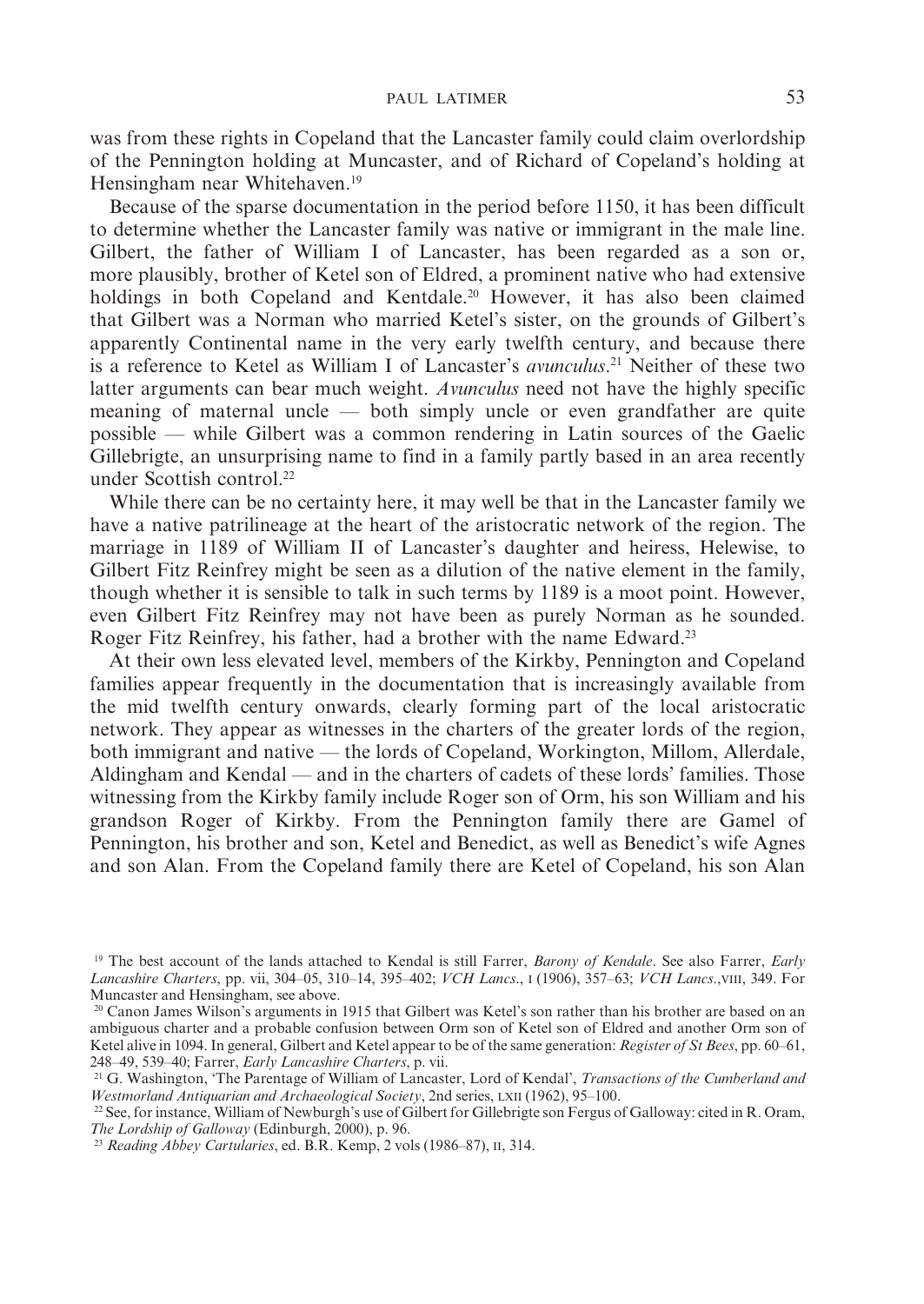and his grandson, Richard.24 Alan son of Ketel's appearance as witness in a charter of John Count of Mortain, lord of the honour of Lancaster, is exceptional in the high status of the grantor, <sup>25</sup> but other appearances in documents reflect the families' status as local notables. Roger son of Orm is the only named individual in a prospective jury to decide a dispute between Michael of Furness and Furness Abbey. William son of this Roger and Benedict of Pennington appear as jurors in the settlement between Furness Abbey and William I of Lancaster over the division of the Furness fells. Alan son of Ketel is one of the pledges (for five marks) for Richard de Lucy's 300 mark fine to acquire the honour of Copeland in 1200.26 Members of the Kirkby, Pennington and Copeland families also appear in the charters of native families of status equivalent to or lower than their own, $27$  and in each other's documents. $28$ 

Thomas expresses reservations about the effectiveness of early aristocratic intermarriage as a means of assimilation in post-Conquest England as a whole, but these reservations have less force with reference to areas like Furness and Copeland.29 There, native marriage partners in mixed unions were members of an elite network of native landholding families that remained in place, marrying among themselves as well as with the newcomers. The earliest notice of the Kirkby family derives from the marriage, before 1118, of Orm son of Ailward to Emma, the daughter of Albert I de Grelley, first lord of Manchester and follower of Roger of Poitou.30 This is an interesting early example of a Norman lord giving his daughter to a native, which, as Thomas suggests, was not as uncommon as might be thought.<sup>31</sup> As we have already seen, Orm's great-grandson, Roger of Kirkby, was to marry a daughter, albeit probably illegitimate, of Gilbert Fitz Reinfrey. The Flemish immigrant Michael of Furness probably married a native, as his daughter was given the English name Godith. She, in turn, was married to Ulf son of Eward, probably the ancestor of the Copeland family.32 Ulf's son, Efward of Copeland, often appearing with his brother

29 Thomas, *English and Normans*, pp. 146–55.

<sup>30</sup> *Book of Fees*, I, 214–15. For Albert I de Grelley and Roger of Poitou, see K. Thompson, 'Monasteries and Settlement in Norman Lancashire: Unpublished Charters of Roger the Poitevin', *Transactions of the Historic Society of Lancashire and Cheshire*, CXL (1990), 210–11, 213.

<sup>24</sup> *Furness Coucher Book*, I (2), 345–47, 418–19, 452, 514–15, 520–22; II (2), 569–71; II (3), 780, 782; Farrer, *Barony of Kendale*, II, 385–86; *Register of St Bees*, pp. 57–58, 60, 87–88, 196–97, 259, 382–83, 438–40, 461–62, 466 n. 4, 540–41, 544–46. The Ketel in the witness-list of a particularly early charter of Godard de Boiville may be Ketel of Copeland, as the charter in part concerns the church of Bootle, where the Copeland family had lands: ibid., pp. 106–07. Gamel of Pennington's appearance, along with his brother Ketel, as a witness of a charter by Alan son of Waltheof, lord of Allerdale seems to be his only occurrence as a charter witness: ibid., pp. 536–37.

<sup>25</sup> *Furness Coucher Book*, I (2), 418–19.

<sup>26</sup> Ibid., I (1), 74; Farrer, *Early Lancashire Charters*, pp. 310–14; *Rot. Oblatis*, p. 45.

<sup>27</sup> *Furness Coucher Book*, II (3), 704–05, 748–50; *Register of St Bees*, pp. 111–14, 116–17, 208–09, 310, 550–51, 559–60.

<sup>28</sup> *Furness Coucher Book*, I (2), 486, 510–11; II (3), 792; Farrer, *Early Lancashire Charters*, pp. 360–61.

<sup>&</sup>lt;sup>31</sup> Thomas, *English and Normans*, p. 130. For a discussion of the more studied phenomenon of English women marrying Norman men, see ibid., ch. 10.

<sup>&</sup>lt;sup>32</sup> *Book of Fees*, I, 219. Farrer speculatively suggests that the grant in Adgarley, made with Michael's daughter Godith, was to Alan son of Ketel, but more probably Adgarley was part of the grant in 'maritagium' in Urswick to Ulf son of Eward recorded close by in the same source. The naming of one of the sons of the Copeland Ulf as Eward or Efward, Ketel being the other, makes it likely that the Ulf in Furness was indeed the Copeland Ulf and that his marriage was the source of the Copeland family's holdings in Furness: *Lancashire Inquests*, p. 83.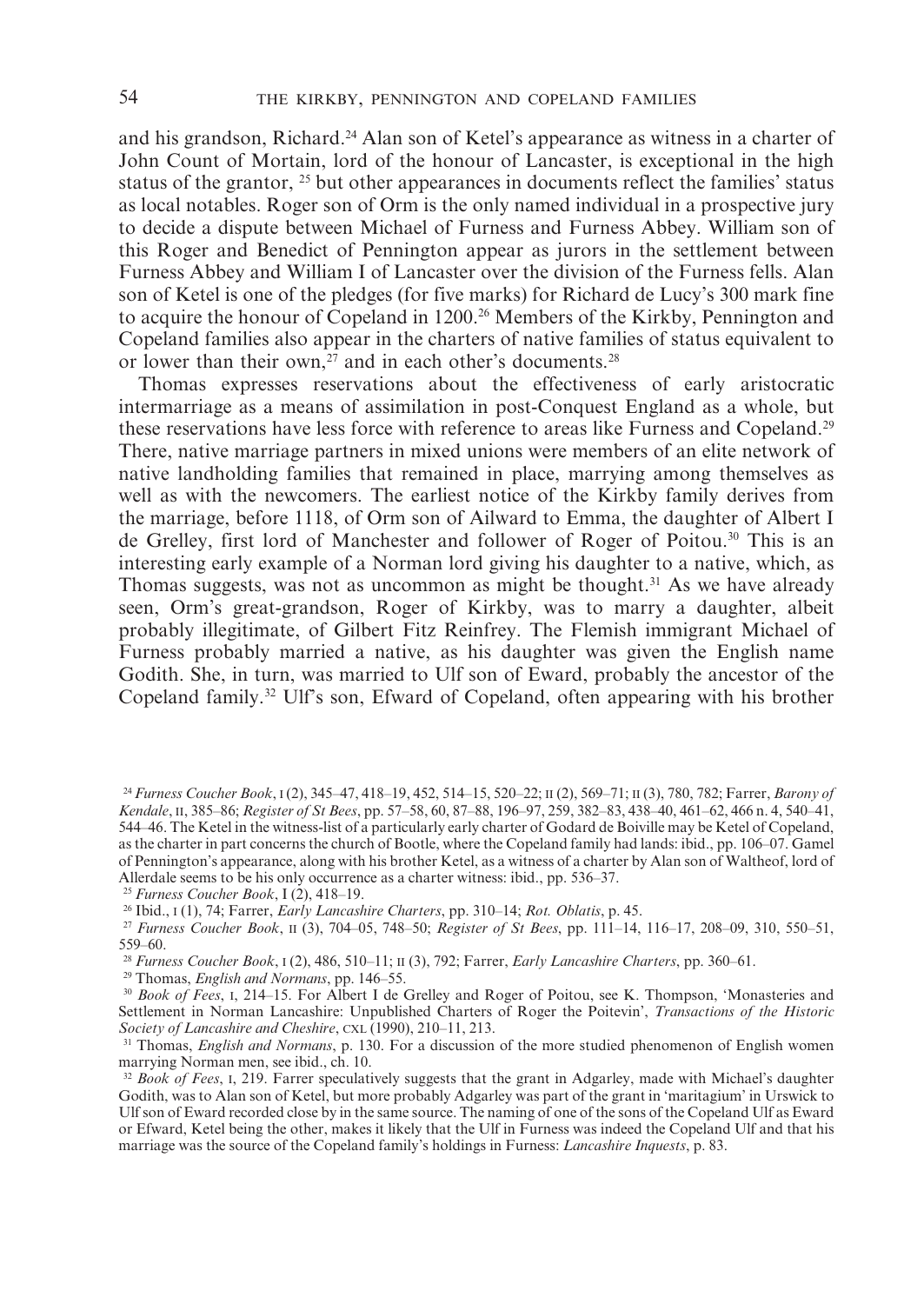Ketel of Copeland, was the ancestor of the family that took Waberthwaite as a toponymic. These Copeland brothers could thus claim Flemish descent through their mother. Efward seems to have gone on to develop a connection with the native Pennington family, Poulton le Sands passing from the Pennington family to Hugh son of Efward of Copeland by 1194 through yet another Godith, perhaps a daughter or granddaughter of Gamel of Pennington.33 Michael of Furness's daughter, Godith, made a second marriage to William of Easby (Great Easby, between Brampton and Lanercost in northern Cumberland). Despite his Continental name, William's descent is uncertain. His first wife, Hectreda or Etheldreda, seems certain to have been a native. Godith had by that time land in Copeland at Eaglesfield near Cockermouth, though the source of this land is not clear.34

Perhaps soon after the middle of the twelfth century, Robert de Boiville, the nephew of Godard de Boiville, married Margaret, daughter of Waltheof son of Edmund of Newby in Ewcross wapentake, Yorkshire. The wife of Godard de Boiville's grandson, Henry of Millom, was another Godith, while Henry of Millom's daughter, Aliz, married a William son of Waltheof.35 The maternal uncle of Gilbert Fitz Reinfrey's steward, Henry de Redmain, who had some minor holdings in Furness near Pennington, was possibly the same William son of Waltheof.36 It is hardly surprising that Roger, the younger brother of William I of Lancaster, whether purely native or not, married Sigerid, the widow of Waltheof lord of Allerdale, or that their father Gilbert's wife was called Godith. $37$  This was an aristocratic society in which Anglo-Scandinavian blood ran strongly; the arrival of prominent immigrants had not changed that.

The immigrants did, however, have a far-reaching influence on the native elites. When the Continental immigrant lords first arrived, they found a native elite with a mixture of Scandinavian and English personal names, the Scandinavian element predominating, a clearly different name-pool from that of the immigrants. In the course of the twelfth century this situation changed; the native elites progressively adopted names for their children, particularly for their male children, that would seem unexceptional, and perhaps unexceptionable, to the immigrants. By 1200, Anglo-Scandinavian male forenames had become relatively rare at the upper levels of native society except as patronymics. These too would in time necessarily become rare.

In this, the native elite in the North-West acted no differently from surviving native patrilineages in southern and Midland England. However, the context was different: outside the North the elite was far more thoroughly dominated by Continental

<sup>33</sup> *Lancashire Inquests*, p. 89.

<sup>34</sup> *Register of St Bees*, pp. 83–84, 381–82.

<sup>35</sup> *Furness Coucher Book*, II (2), 303–04, 309–10, 554–55; W.S. Sykes, 'The de Boyvils of Millom and Kirksanton', *CW 2*, XLI (1941), 24.

<sup>36</sup> Roger of Kirkby and Michael of Furness (the grandson of the earlier Michael of Furness) witness the charter that supplies this information: *Furness Coucher Book*, I (2), 509. For Henry's office, see Farrer, *Barony of Kendale*, I, 384, 397. The Redmain family seem to have been descended, in the male line, from an Adam de Avranches, and held Levens and Selside of the barony of Kendal, as well as Yealand Redmayne of the Warton fee: ibid., I, 239, 391; II, 113.

<sup>37</sup> *Register of St Bees*, p. 50; *CW 2*, 96.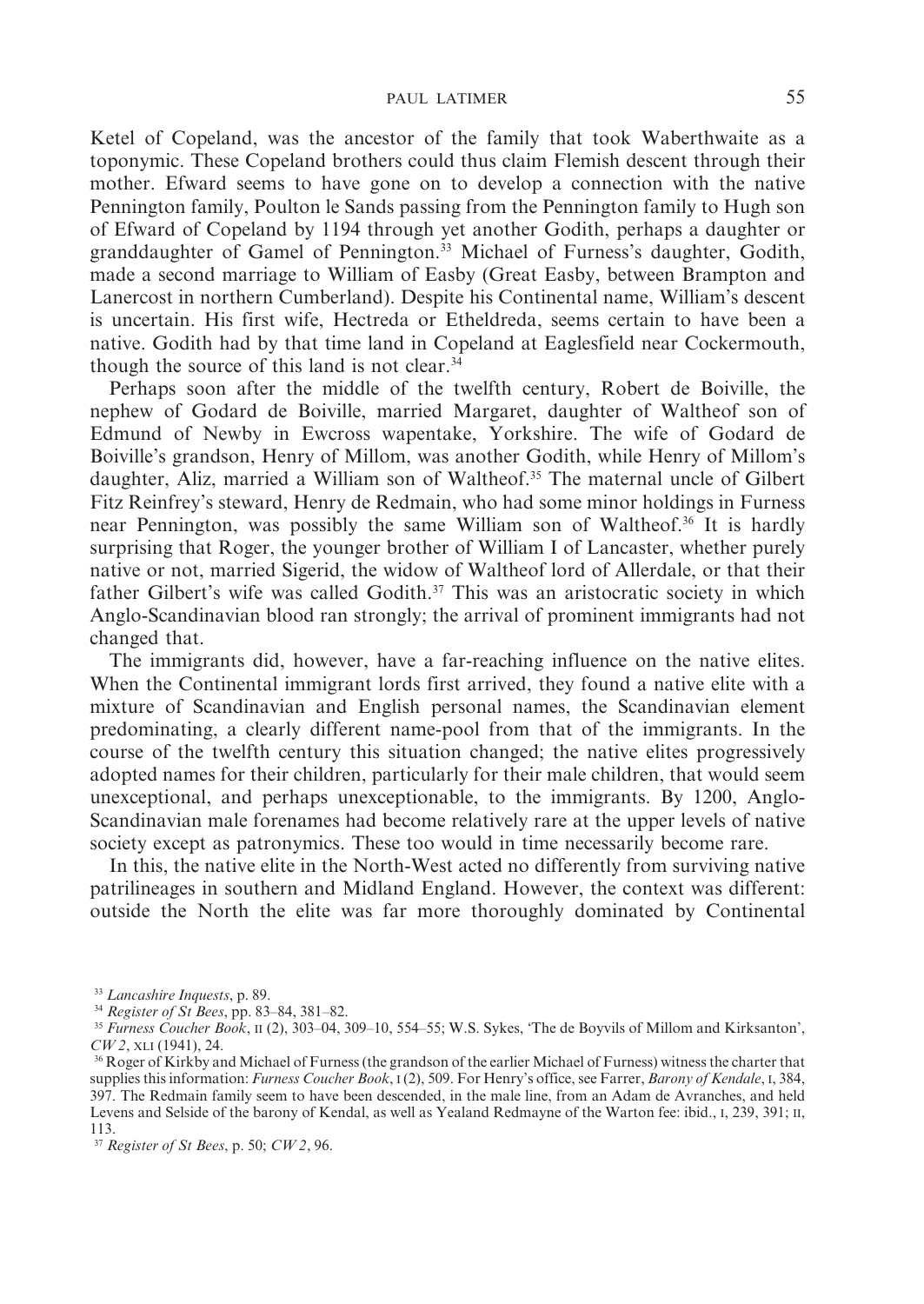immigrants and the pressure to conform was strong. Thomas stresses that the number of surviving native aristocratic patrilineages was relatively small 'outside the North'.38 Arguably, in the North-West pressure to conform was less, or at least different in nature. Perhaps we should see instead a more positive desire amongst the native elite to modernise and Europeanise their naming practices. It would be difficult to deny the influence, even through positive attraction, of the names of the immigrants, who had after all been inserted at the highest rank of landholders and were representatives of the conquerors of the English kingdom, but there were wider changes underway that affected immigrants and natives alike.

On a European scale, albeit with regional variation, the names of certain biblical characters and saints, as well as figures of increasingly widespread legend and romance, were growing in popularity: names like Adam, John, Peter, Thomas, Matthew, David, Arthur and Alexander.<sup>39</sup> To a degree this relative homogenisation of European names was transmitted to the North-West of England through the immigrants to the natives, but perhaps the natives also directly embraced this change. It is also relevant in the case of the name Alexander that the kingdom of the Scots had already had one king of that name (1107–24) and was to have another in the early thirteenth century, Alexander II (1214–49).

Orm son of Ailward's Anglo-Scandinavian name did not prevent him from marrying a well-born Norman woman. Indeed, it was presumably because of his position amongst the Anglo-Scandinavian local elite that he obtained his bride. Yet, Orm's eldest son would be given the impeccably Norman name of Roger, succeeding his father at the latest by 1152.40 Roger's heir was William, and his heir in turn the Roger who was a rebel in 1217. Alexander of Kirkby followed Roger son of William by 1227 at the latest.<sup>41</sup> What was probably a cadet branch of the family, with land in the lordship of Millom and at Angerton Moss in Furness just north of Kirkby Ireleth, retained its native names somewhat longer. Dolfin of Kirkby, Dolfin of Kirkby Junior, Ulf of Kirkby and Ulf of Kirkby Junior occur in the 1160s, alongside William son of Roger of Kirkby Ireleth. One of these Dolfins had a son, Orm, who witnessed charters around the beginning of the thirteenth century. However, he was succeeded by Alan, who made an agreement concerning Angerton Moss around 1235 and witnessed a charter in 1251. He in turn was succeeded by a Ralph and then an Adam.42

When Gamel of Pennington came to name his sons, his choices were somewhat more eccentric. Gamel's eldest son was named Benedict, a Latinate, explicitly Christian name not particularly common among laymen of any ethnicity.43 Gamel's

<sup>38</sup> Ironically though, the problem of 'hidden' native patrilineages in the south and Midlands seems more acute than in the North: Thomas, *English and Normans*, pp. 97–100, 130–31.

<sup>39</sup> R. Bartlett, *The Making of Europe: Conquest, Colonization and Cultural Change, 950–1350* (1993), pp. 270–80.

<sup>40</sup> *Furness Coucher Book*, II (2), 522–23.

<sup>41</sup> *Final Concords*, pp. 50, 52–53; *Lancashire Inquests*, p. 129. See also *Furness Coucher Book*, I (2), 318–19.

<sup>42</sup> Farrer, *Early Lancashire Charters*, p. 311; *VCH Lancs*., VIII, 398 n. 81, 402; *Furness Coucher Book*, I (2), 320–26; II (3), 746–49.

<sup>43</sup> Ketel of Copeland had a *nepos*, Benedict, though this could have been Benedict of Pennington himself. Ketel also had a son Benedict, though this too is possibly a result of close relations between the Copeland and Pennington families: *Register of St Bees*, pp. 57–58, 248, 385–86, 465–67, 541, 544–46.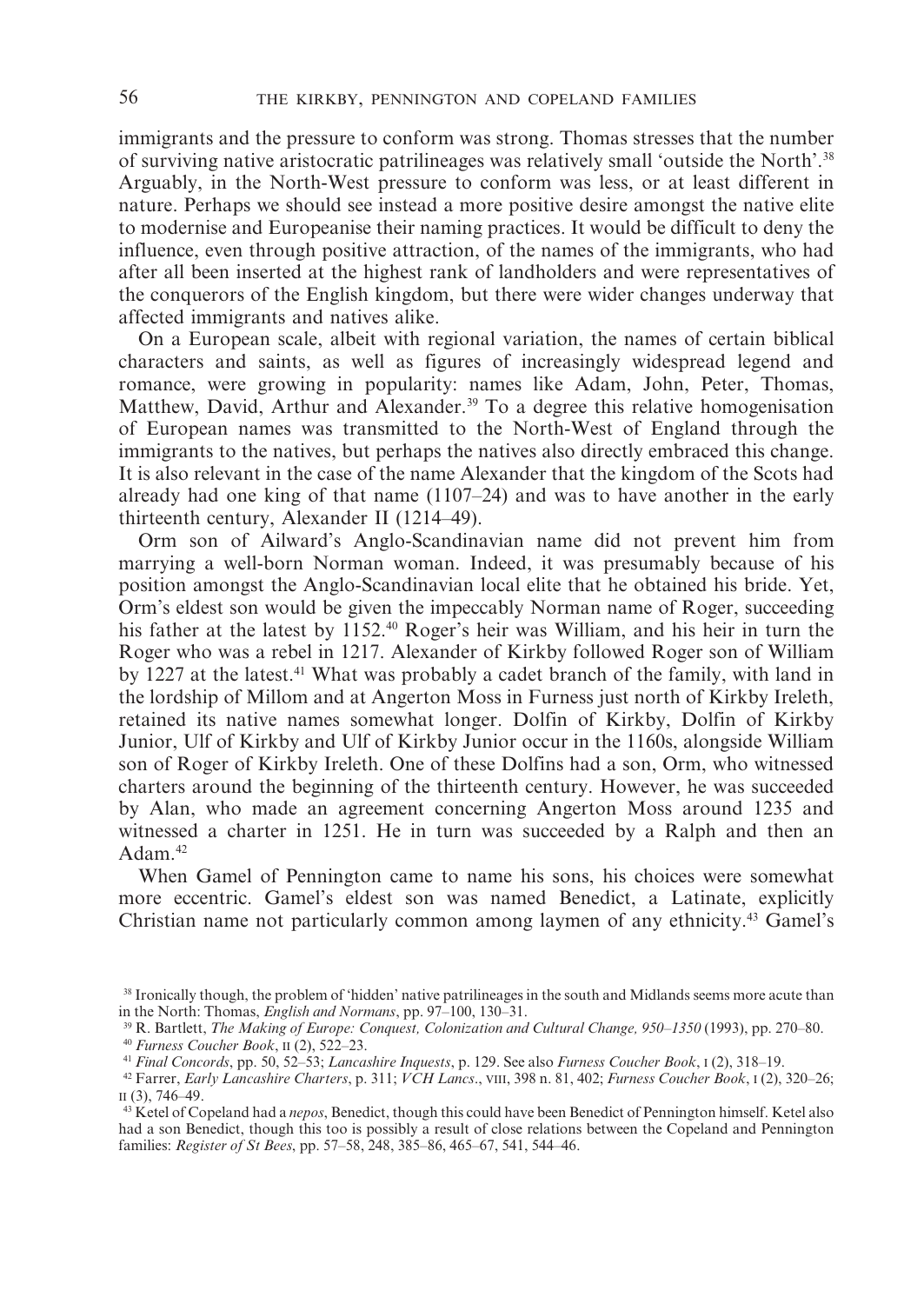## PAUL LATIMER 57

second son was given the name Meldred, a rather uncommon name of obscure though possibly British origin that occurs in the form Maldred both in Strathclyde and Northumbria, notably in the Scottish royal family and the family of Earl Gospatric of Northumbria and later Dunbar.44 Swift, Waltheof and Rannulf of Pennington also occur as contemporaries of Benedict, and before 1185 a Jocelyn of Pennington was Abbot of Furness. In all these cases a family relationship is not clear, but cannot be ruled out.45 Benedict's son, Alan, the rebel of 1217, was old enough to witness charters alongside his father before 1184, though Benedict was still alive in 1186–87.46 Benedict had another son, Alexander.<sup>47</sup> The wife of Benedict was named Agnes, which is a Continental name, but by the second half of the twelfth century cannot necessarily indicate Continental descent. Around 1200, Hugh son of Efward of Copeland, the nephew of Ketel of Copeland, had a daughter, Agnes.48 The heir of Alan son of Benedict was a second Alan by the 1240s, while other sons of Alan I were Adam and David.49 David should perhaps be seen as just one of the important biblical names that were becoming more widespread at the end of the twelfth century, rather than as a specifically British saint, though the presence of Meldred, Alan and David in the one family might not be mere coincidence. Although part of the immigrant namepool, Alan was associated particularly with the Breton contingent of the immigrants. Even though Bretons do not seem prominent in the North-West, Alan was a very popular choice there in the late twelfth and early thirteenth centuries. It is interesting that the Pennington family, except possibly in the cases of Rannulf and Jocelyn, seems to have avoided specifically Norman names.

Ulf of Copeland, marrying the English-named daughter, Godith, of the Flemish Michael of Furness, gave his two sons the Scandinavian and English names of Ketel and Efward respectively. Ulf was apparently dead before 1152, when both Ketel and Efward witness a charter of Godard de Boiville.50 Ketel may still have been living in 1185.51 Thereafter, the normal pattern asserts itself in this family too. Ketel's eldest

<sup>44</sup> Ibid., p. 116; Oram, *Lordship of Galloway*, pp. 32, 194. For a king of Dunmeller (now Drummelzier) in Upper Tweeddale near Peebles, associated with both St Kentigern and with Merlin, who supposedly met his death at the hands of the shepherds of a King Meldred, see C.W. Bruce, *The Arthurian Name Dictionary* (1999), p. 352. The Arthurian element here is perhaps not too far-fetched given Godard de Boiville's choice of Arthur for his son's name: *Register of St Bees*, p. 87. For another Meldred, in Yorkshire around the same time, see *Furness Coucher Book*, II (1), 314.

<sup>45</sup> Farrer, *Early Lancashire Charters*, p. 311; *Register of St Bees*, pp. 110–11; *Furness Coucher Book*, I (3), xxxvi–xxxviii; II (2), 522–23.

<sup>46</sup> *Register of St Bees*, p. 259; *Pipe Roll 33 Henry II*, p. 18. For other examples of Alan appearing in charters alongside his father, see *Register of St Bees*, pp. 64–67, 111–12; Farrer, *Early Lancashire Charters*, pp. 360–61.

<sup>47</sup> *Register of St Bees*, p. 111 n. 1. The editor here suggests that Alexander was probably a mistake for Alan, but Alexander son of Benedict of Pennington also appears in a charter of William son of Michael of Furness to Furness Abbey and in the Pipe Rolls: *Furness Coucher Book*, II (3), 782; *Pipe Roll 31 Henry II*, p. 187.

<sup>48</sup> *Furness Coucher Book*, II (2), 303–04; Farrer, *Early Lancashire Charters*, pp. 360–61; *Register of St Bees*, pp. 464–66.

<sup>49</sup> *Furness Coucher Book*, II (2), 563–64; *Register of St Bees*, p. 58. David was known as David of Mulcaster (i.e. Muncaster). One of the charters that mentions him is dated by the editor as around 1210, which would make David the brother of Alan son of Benedict, but there seems no reason for such an early dating and the other charters suggest he is Alan I's son: *Furness Coucher Book*, II (2), 561–65.

<sup>50</sup> *Furness Coucher Book*, II (2), 522–23.

<sup>51</sup> *Register of St Bees*, p. 115. This document also mentions Alan *miles*, immediately after Ketel, which may refer to Ketel's eldest son.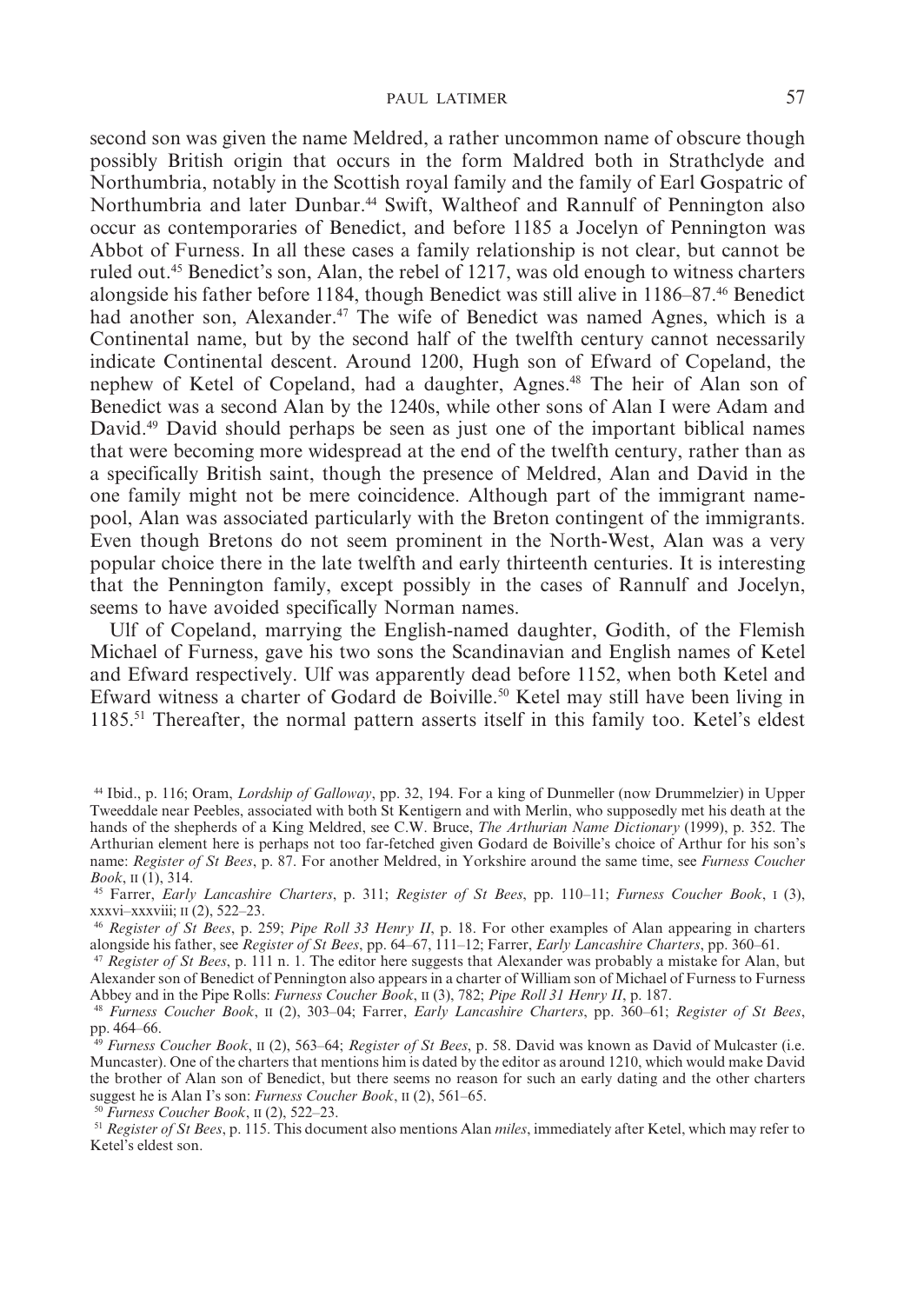son Alan was, as we have seen, succeeded in the early thirteenth century by his son Richard.52 Alan also had at least three brothers: William, Michael and Benedict, and possibly another, Adam. The adoption of Michael as a name presumably derives at least partly from the family's marital and tenurial connections with the lords of Aldingham.53 As we have seen, the Waberthwaite branch of the family at least had connections with the Pennington family. It may have been for this reason that the name Benedict was chosen. Ketel of Copeland's brother, Efward, called his eldest son Hugh, who seems roughly contemporary with his first cousin, Alan son of Ketel.<sup>54</sup> Hugh's son and successor by 1208 was William.<sup>55</sup> Hugh's daughter, Agnes, has already been mentioned. These families thus illustrate a clear process of Europeanisation in their naming practices, though they also show how specifically local, even personal, factors might shape that process.

Forms of land tenure in the North-West changed in the course of the twelfth century after the Norman penetration of the area. Although older tenures survived, often commuted to cash payments, sometimes together with some restricted military service, the notion of tenure by knight service, along with that of the fee-farm, gained ground.56 The mixture that resulted is witnessed on the lands held by the Kirkby, Pennington and Copeland families. The holdings gained by Orm son of Ailward from his marriage to Emma de Grelley, Wrightington, Parbold and Dalton in southern Lancashire, were described as one knight's fee, at least by 1212. Other Kirkby holdings from the Grelley family, Ashton-under-Lyne, Osulf's Croft and Heaton, were held 'in fee and inheritance' but for fixed sums per annum, suggesting some kind of fee-farm.57 Likewise, the Kirkby land in Dunnerdale in High Furness was held 'in fee and inheritance' in return for 4*s*. annually at Christmas, though a fifteenth-century record adds that military service was owed on top of the cash render.58 On the other hand, by 1210–12, the Kirkby family had also acquired, presumably directly of the honour of Lancaster, one carucate in Reddish to the south-east of Manchester, in return for 6*s*. thanage or drengage.<sup>59</sup>

The first concrete indication of the Kirkby family's presence at Kirkby Ireleth is Roger son of Orm's witnessing, as Roger of Kirkby, of Godard de Boiville's charter to Furness Abbey, issued by 1152, although the family's tenure may go back much

58 Farrer, *Early Lancashire Charters*, pp. 442–43; *Furness Coucher Book*, I (2), 351.

<sup>52</sup> Ibid., pp. 544–46.

<sup>53</sup> Ibid., pp. 60, 251, 464–66, 544–46.

<sup>&</sup>lt;sup>54</sup> They both witness Benedict of Pennington's grant to Rushen with their fathers: *Furness Coucher Book*, II (3), 792–93.

<sup>55</sup> *Register of St Bees*, pp. 289–91, 464–66; *Furness Coucher Book*, I (2), 10–11; II (3), 792–93.

<sup>56</sup> Interestingly, the knight service in the king's army due from Copeland was limited to Wales and Scotland, resembling the limitation of military service from many cornage tenures to service against the Scots: *Book of Fees*, I, 197–99. This limitation on military service from cornage tenures became of subject of dispute in King John's reign: J.C. Holt, *The Northerners: a Study in the Reign of King John* (Oxford, 1961), pp. 91–92.

<sup>57</sup> These lands were subsequently granted to others, though the Kirkbys' claim to lordship was maintained: *Book of Fees*, I, 214–15; Farrer, *Early Lancashire Charters*, pp. 403–06.

<sup>59</sup> A Matthew of Reddish appears to have been the tenant there. In 1226–28, it was said that Alexander of Kirkby 'ought to hold' this carcuate for 6*s*., perhaps indicating some difficulty in maintaining lordship over it: *Lancashire Inquests*, p. 69; *Book of Fees*, I, 216, 367; *The Red Book of the Exchequer*, ed. H. Hall, 3 vols, Rolls Series (1896), II, 573.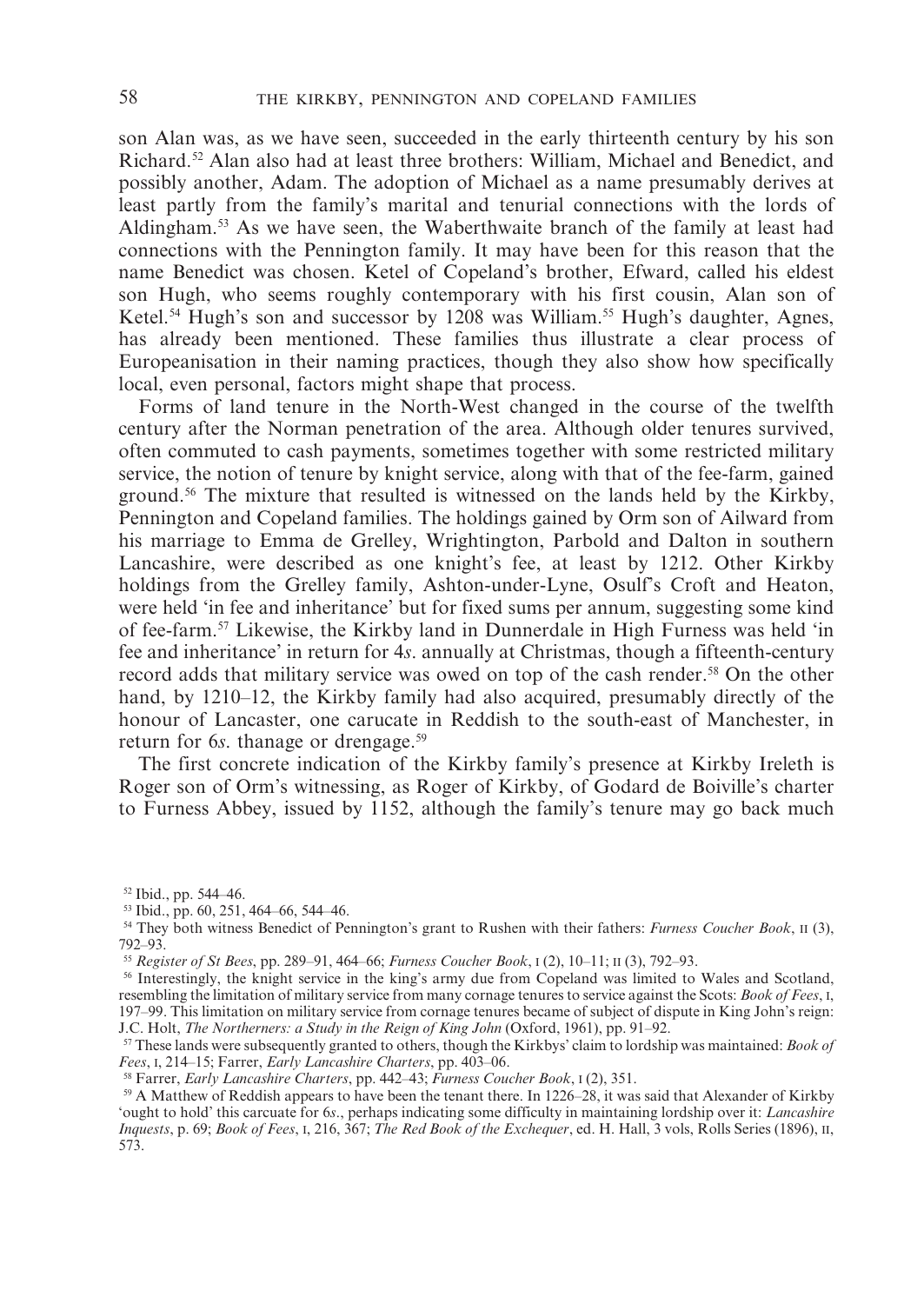earlier, perhaps even before the foundation of Furness Abbey.<sup>60</sup> Whether the Kirkbys' tenure from Furness Abbey was by knight service or not, and specifically whether wardship and homage ought to be required, became a matter of dispute in the fourteenth century. At the same time the abbey claimed miscellaneous services going back to pre-Conquest forms of tenure. During these proceedings, the abbey claimed that Pennington's tenure was similar.<sup>61</sup> However, while an inquest of Henry V's time found the manor of Pennington to be held by knight-service and the service of 30*s*. annually, in 1431 the Crown accepted that Kirkby Ireleth's tenure was not by knight-service, but by socage. By that time, this term was perhaps being used simply to indicate land held in return for a fixed render, but not by knight-service or by fee-farm.62

The Pennington family's tenure at Tilberthwaite near Coniston, at least as described in the early fifteenth century, included military service and 1½*d*. per annum, while the family's tenure in Westmorland, perhaps at Orton, was in 1201 still cornage.63 Some at least of the Copeland family's holdings in Copeland itself were traditional tenures.64 The family's tenures from Michael of Furness seem in most cases to have consisted of a fixed payment in accordance with the proportion held of Michael's own 20½ carucates. Whether this indicates a fee-farm as Michael's own holding in Furness seems to have been, giving the lord homage and rights of wardship, is not and, one suspects, was not clear.<sup>65</sup> Some additional parcels of land were granted by William son of Michael of Furness to Alan son of Ketel 'for homage and service', the service to consist of a render of 32*d*. 'with other forensic service', suggesting a military tenure in principle at least.<sup>66</sup> It may well be that, with or without the rather minimal actual knight-service typical of the North-West, precise distinctions between different kinds of tenures that provided a fixed cash render only became truly significant by the fourteenth and fifteenth centuries, leading to disputes like that involving Kirkby Ireleth.

Tenures then varied, and so did the lordships from which they were held. The Kirkby family's holdings may have been all within the honour of Lancaster, but the immediate lords included Furness Abbey, the Lancaster family, the Grelley family, as well as the honour of Lancaster itself, while a probable cadet line of the family held land from Furness Abbey, the lords of Millom and the local Broughton family.<sup>67</sup>

The Pennington lands, fairly widely scattered, were held of a number of lordships. Pennington in Furness was held from Furness Abbey, while Muncaster was part of the lordship of Copeland, with the Lancaster family claiming to hold an intermediate

<sup>63</sup> *Furness Coucher Book*, I (2), 351; *Rot. Oblatis*, p. 161.

67 Ibid., I (2), 320–26.

<sup>60</sup> *Furness Coucher Book*, II (2), 522–23. William Farrer mistakenly identified 'Roger Bristold' in Furness's foundation grant as Roger of Kirkby, a William 'Brictwald' later appearing as a juror alongside Roger of Kirkby's son, William: Farrer, *Early Lancashire Charters*, pp. 303, 311. See also *Furness Coucher Book*, II (2), 748n., 753-54. <sup>61</sup> *Furness Coucher Book*, I (2), 310–16.

<sup>62</sup> Ibid., I (1), 131–38; I (2), 484–85; *Inquisitions and Assessments relating to Feudal Aids*, 1284–1431, III (1904), 93.

<sup>64</sup> See, for example, the drengage tenure in High Bolton in Copeland: *Register of St Bees*, pp. 247–52.

<sup>65</sup> *Book of Fees*, I, 219; *Pipe Roll 16 Henry II*, p. 53; *VCH Lancs.*, VIII, 286, 300. See also *Book of Fees*, I, 219, where the word *feodum* is used, though only in respect of Michael of Furness's land in Lancashire south of the sands. <sup>66</sup> *Furness Coucher Book*, I (1), 73.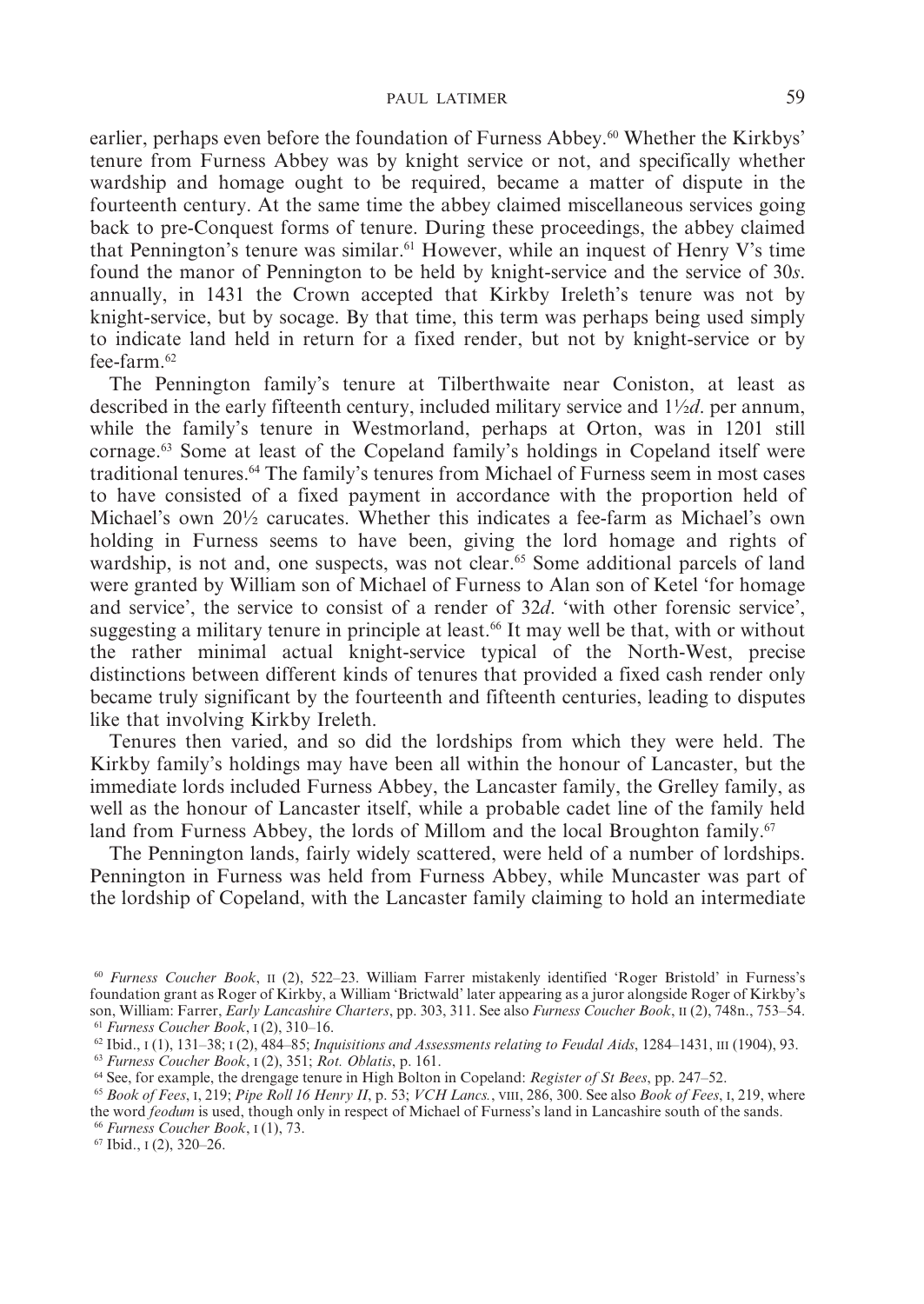lordship. In 1208, the claims of Alan of Pennington at Ravenglass were settled by Richard de Lucy, lord of Copeland, by means of grants at Sosgill and Mockerkin south of Cockermouth. Lands south of the River Esk, between Muncaster and Bootle and at Corney and Whitbeck, were under the lordship of Millom. Orton in Westmorland answered to that shire, while Poulton le Sands was part of the honour of Lancaster.68 At Tilberthwaite in High Furness, the Penningtons held, as we have seen, from the Lancaster family. At some point, possibly in the twelfth century, or in the thirteenth century when a cadet branch of the Penningtons had possession of Muncaster, land was acquired at Giffen in Ayrshire, presumably under Cunningham's Morville lords.<sup>69</sup>

The Copeland family also answered to a number of lords: the lords of Aldingham; the Lancaster family including its cadet line; the lords of Millom, and the lords of Copeland themselves.70 If the north-west of England, like the south-west of Scotland and Wales, was characterised by large, compact lordships that may have reflected much older divisions of the land, $71$  beneath the top level of lordship landholding often cut across these neat divisions. With multiple lords, individual instances of lordship in themselves were unlikely to determine completely the allegiances and behaviour of families. In this respect, their situation was perhaps less dissimilar from the knights of southern and Midland England than a superficial contrast between tenurial simplicity in the North and tenurial complexity in the south would suggest.<sup>72</sup>

Continental immigrants to the North-West came from lands with castles, boroughs and markets. It was natural that they try to reproduce these military and economic institutions in their new home, but it is also not surprising that the castles came first. What seem to be early wooden and earthwork castles have been found in the Kendal lordship at 'Bodelforde', Kirkby Lonsdale and Kendal, where later there was also a stone castle. Godard de Boiville or his father presumably built the first castle at Millom and in Furness the first Michael of Furness was the likely builder of the early

<sup>68</sup> The churches of Muncaster, Whitbeck, Pennington, Sker-overton (Orton) and Poulton had been granted to Conishead Priory by Gamel of Pennington: Farrer, *Early Lancashire Charters*, p. 357. For Soskill and Mockerkin, see *Register of St Bees*, p. 140 n. 3. For Corney and the other land south of the Esk in Copeland, see ibid., pp. 112–13; *Furness Coucher Book*, I (2), 510–11; II (2), 563–64. It is possible that Gamel had land further north, too, given the claims of the hospital of Conishead at Weddicar near Whitehaven, though these claims might also derive from the Lancaster family: *Register of St Bees*, p. 119. After passing from the Pennington family to the Waberthwaite family, Poulton passed, by 1212, to Walter de Parles: *Lancashire Inquests*, p. 89. For the continuation of Pennington holdings in Westmorland, see J. Nicholson and R. Burn, *The History and Antiquities of the Counties of Westmorland and Cumberland*, 2 vols (1777), I, 482, 485; *Rot. Lit. Claus*., I, 376; *Rot. Oblatis*, p. 161.

<sup>69</sup> G.W.S. Barrow, *The Anglo-Norman Era in Scottish History* (Oxford, 1980), pp. 186–87; Barrow, *Journal of Medieval History*, I (1975), 131.

 $70$  The pledge towards Richard de Lucy's fine for the honour of Copeland is suggestive of the family's status in Copeland: *Rot. Oblatis*, p. 45. In Copeland north of the Esk, apart from Hensingham and High Bolton, already mentioned, the family held land in Santon in Irton and at Haile south of Egremont (Alan son of Ketel's brother, Adam): *Register of St Bees*, pp. 252–53, 310. For holdings from the lords of Millom, see ibid, pp. 279–80; *Furness Coucher Book*, II (2), 523–24. For land held by Benedict the brother of Alan son of Ketel, see *Register of St Bees*, p. 541.

<sup>71</sup> Barrow, *Journal of Medieval History*, I, 122–25, 132–35.

<sup>72</sup> For a study of knights' allegiances further south, see Kathryn Faulkner, 'The Knights in the Magna Carta Civil War', in *Thirteenth-Century England VII*, ed. M. Prestwich, R. Britnell and R. Frame (Woodbridge, 2001), pp. 1–11.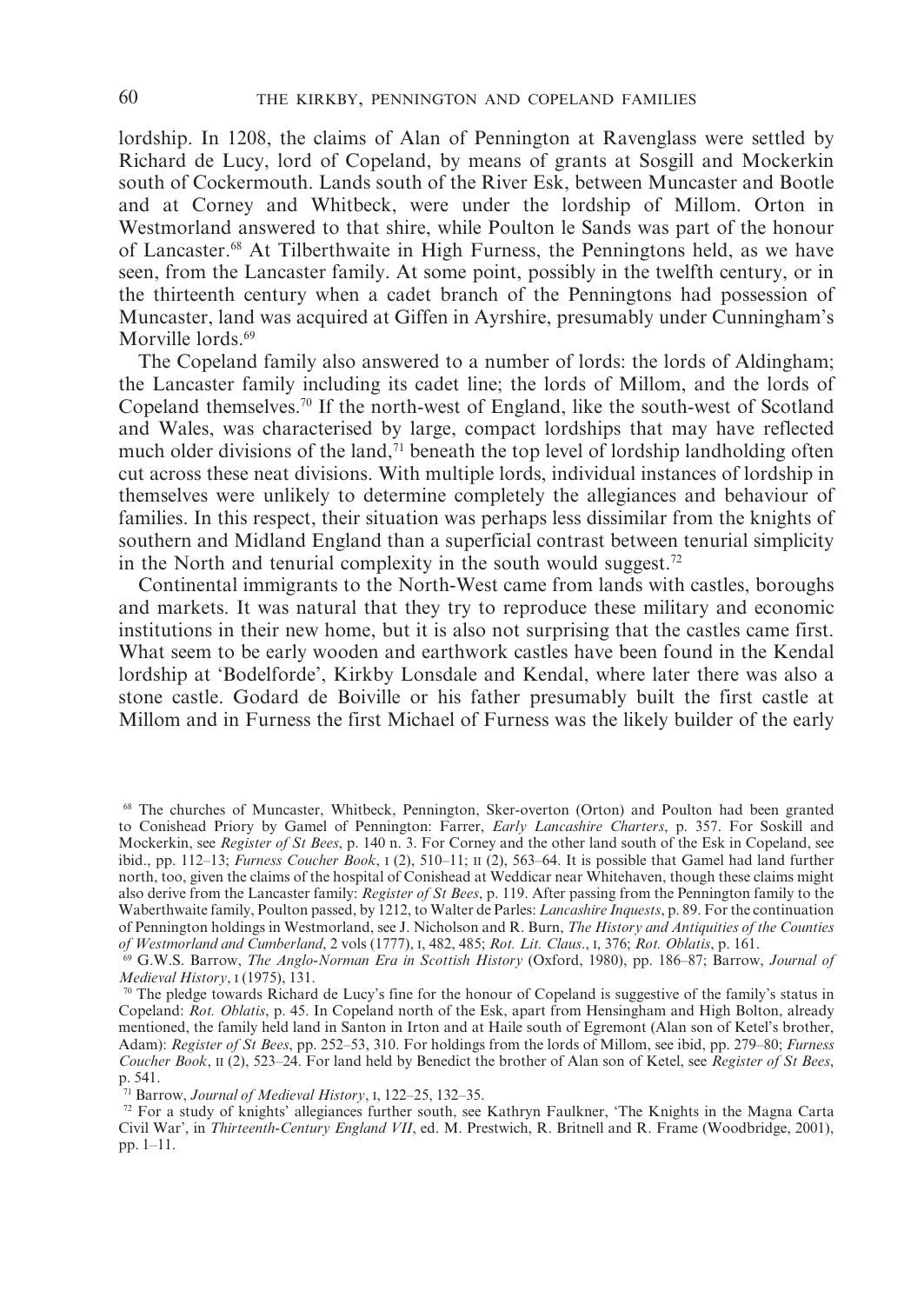castle at Aldingham. Especially notable, though, is that there was also an early castle at Pennington, so perhaps the native family of Pennington was also quick to adopt the practice.73

If, in the second half of the eleventh century, southern and Midland England, like Normandy and Flanders, had a relatively urbanised and commercialised economy, Furness and its adjoining areas did not. In contrast to the fairly quick introduction of castles there, the spread of a more sophisticated economy was markedly slow and late, only really beginning to make progress at the end of the twelfth century. Perhaps around 1200 and certainly by 1220, Gilbert Fitz Reinfrey founded a borough at Ulverston in Furness, having earlier, in 1189, established a Saturday market at Kendal. It was only under William III of Lancaster that Kendal itself became a borough. Also in the very early thirteenth century, Furness Abbey was developing a market at Dalton-in-Furness and had added a fair there by 1245–46.74 Tardy and limited though these steps were, they began to make the area look less economically primitive.

In the second half of the twelfth century, the Kirkby, Pennington and Copeland families, like others in the area, both native and immigrant, began to have more regular contact with royal administration and had to cope with the activities of sheriffs and royal justices. Following an eyre by Ranulf de Glanville, Roger son of William of Kirkby Ireleth had to answer in 1180–81 for *£*1 because he had seized unjustly the cattle of Henry the Clerk.<sup>75</sup> In 1200, the same Roger faced the heavy fine of fifty marks and two hunting horses as a pledge to answer the accusation that he had killed Matthew son of Simon of Broughton in Furness.76 Benedict of Pennington twice fell foul of royal justices in the last decade of Henry II's reign, on the first occasion having to pay three marks, and on the second, *£*5.77 In 1201, Alan son of Benedict had to fine for *£*5 not to have to cross the Channel to Normandy to do military service for a cornage tenure of one carucate in Westmorland.78 Another eyre in 1209–10 led to Alan paying a small amercement.<sup>79</sup> In 1208–09, Alan son of Ketel of Copeland fined in Cumberland for thirty marks and one palfrey for an inquiry into whether or not he had removed the serjeants who looked after the pleas of the Crown in Copeland.80 Alan's uncle, Efward, and possibly Alan's brothers Adam and Benedict, also occur making payments in the Pipe Rolls.<sup>81</sup> Such contacts with royal

<sup>&</sup>lt;sup>73</sup> M.C. Higham, 'The Mottes of North Lancashire, Lonsdale and South Cumbria', *CW 2*, xc1 (1991), 79–84, 88–89. See also D.R. Perriam and J. Robinson, *The Medieval Fortified Buildings of Cumbria*, CWAAS, extra series, XXIX (1998), 375, 388.

<sup>74</sup> J. Munby, 'Medieval Kendal: the First Borough Charter and its Connections', *CW 2*, LXXXV (1985), 97–98; *Furness Coucher Book*, I (1), 131, 149.

<sup>75</sup> *Pipe Roll 27 Henry II*, p. 25; *Pipe Roll 28 Henry II*, p. 137.

<sup>76</sup> *Rot. Oblatis*, p. 98; *Pipe Roll 3 John*, p. 273. The cadet family of Kirkby Ireleth held land from the Broughton family: *Furness Coucher Book*, I (2), 324–26.

<sup>77</sup> For failing to follow through a claim: *Pipe Roll 31 Henry II*, p. 186; for default: *Pipe Roll 33 Henry II*, p. 18; *Pipe Roll 34 Henry II*, p. 51.

<sup>78</sup> *Rot. Oblatis*, p. 161. In the Pipe Roll record of this, he is listed amongst the drengs who made such fines: *Pipe Roll 3 John*, p. 257.

<sup>79</sup> *Pipe Roll 12 John*, p. 37; *Pipe Roll 13 John*, p. 155.

<sup>80</sup> *Pipe Roll 11 John*, p. 94; *Pipe Roll 12 John*, p. 138.

<sup>81</sup> *Pipe Roll 30 Henry II*, p. 42; *Pipe Roll 4 John*, p. 157; *Pipe Roll 12 John*, p. 32; *Pipe Roll 13 John*, pp. 42, 154.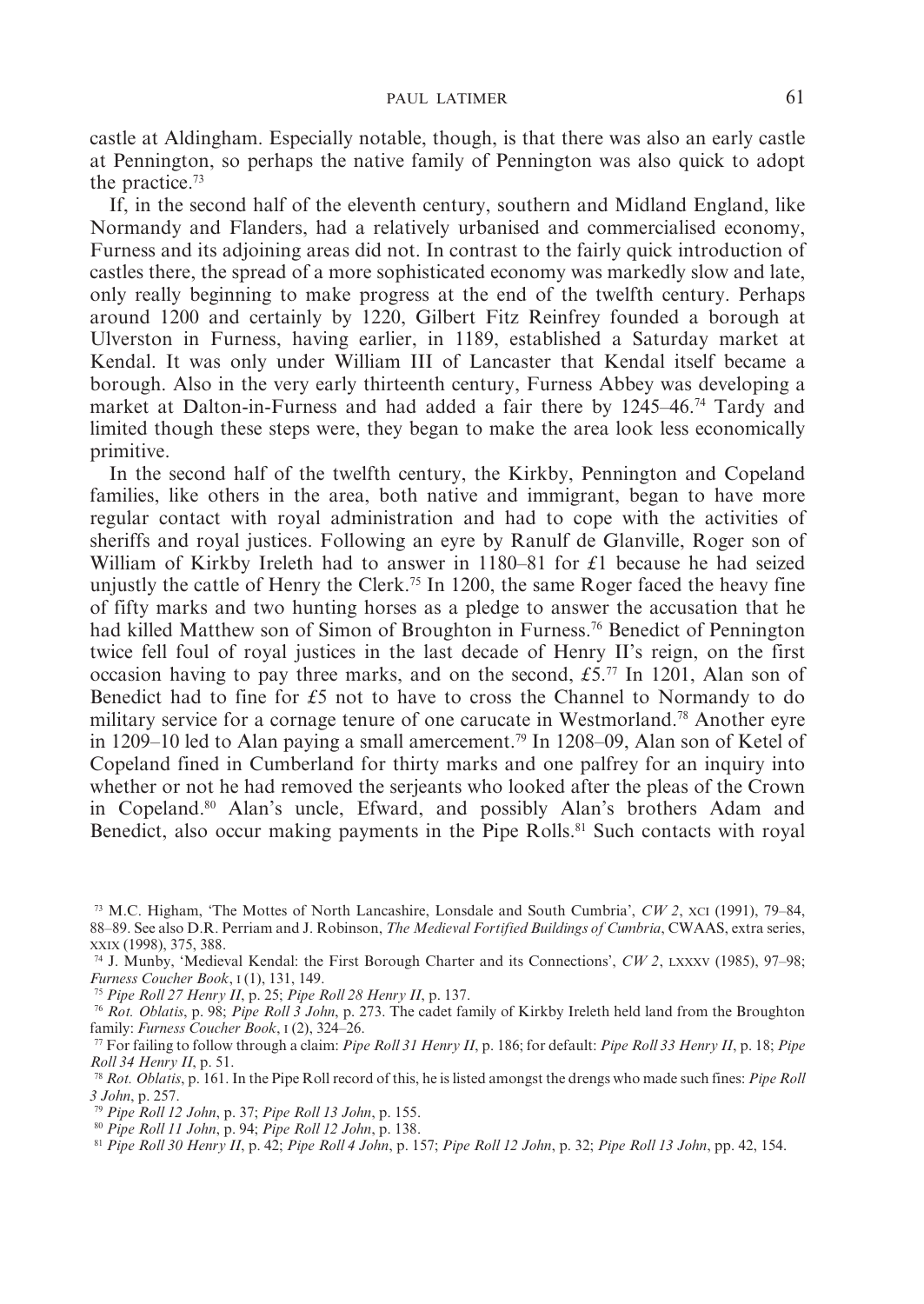administration, while not always comfortable, involved these families in what was the common experience of the landed elites throughout the kingdom.

Local families were also encountering the developing institutions of ecclesiastical government. By the late twelfth century, we see Roger, the parson appointed by the Kirkby family to the church of Kirkby Ireleth in the late twelfth century, cooperating with the archdeacon of Richmond, the archdeacon's official, the vice-archdeacon and the rural deans of Copeland and Lancaster, as well as with the leaders of local monastic houses. It is possible Roger even became Dean of Lancaster himself. Roger had a brother, Alan, and, given the popularity of this name among native families, it is possible that Roger was a native, perhaps even a member of the Kirkby family.<sup>82</sup>

When Benedict of Pennington granted land on Skeldou Moor, south of Muncaster, to Rushen Abbey, Furness Abbey's daughter house on the Isle of Man, the grant was witnessed not only by the Prior of Furness Abbey, but by the Dean of Copeland, the parson of Millom and the priest of Ponsonby in Copeland north of the Esk. Among the laymen witnessing were Efward son of Ulf of Copeland and Ketel his brother, Hugh son of Efward and Alan son of Ketel.83 The Penningtons' role in the foundation of Conishead Priory (see below) also brought them into contact with the archbishop of York, the archdeacon of Richmond, his deputy and his official, as well as the dean and chapter of Lancaster.84

Sometimes ecclesiastical and royal authorities overlapped. In 1184–85, Alexander, a younger son of Benedict of Pennington, offered the justices one mark for a licence to make an agreement with Christina the daughter of Copsi. The agreement was probably made in the presence of Godfrey de Lucy, who was both Archdeacon of Richmond and a royal justice on eyre in Cumberland in 1185. Godfrey also received the results of an inquisition made by the chapter of the deanery of Copeland about Copsi's church of Corney in the lordship of Millom. This inquisition was made up of both clerks and laymen, the latter including Ketel son of Ulf of Copeland, together probably with his son, described here as *Alanus miles*, Meldred son of Gamel of Pennington and Benedict, either a son of Meldred or possibly Benedict son of Gamel himself. Copsi's daughter Christina had married a certain Waltheof, who may well have been the otherwise obscure Waltheof of Pennington. Copsi granted the church to St Bees and this was confirmed by his son and grandson, but also by Benedict of Pennington.<sup>85</sup>

The chapter of the deanery of Copeland witnessed Alan son of Ketel's grant from Hensingham near Whitehaven to St Bees.<sup>86</sup> In turn, Alan, alongside the deputy Archdeacon of Richmond, the Dean of Copeland and other local priests, was one of the laymen who witnessed Robert of Harrington's grant to St Bees of the church of Harrington near Workington. Likewise, he witnessed a recognition by T. clerk of

<sup>82</sup> *Register of St Bees*, p. 136, 204 and perhaps also pp. 109–10; Farrer, *Early Lancashire Charters*, pp. 360–67; *Furness Coucher Book*, I (2), 451–53; II (3), 711–12, 749–51.

<sup>83</sup> *Furness Coucher Book*, I (2), 510–11; II (3), 792–93.

<sup>84</sup> Farrer, *Early Lancashire Charters*, pp. 357–58, 360–61, 366–67.

<sup>85</sup> *Pipe Roll 31 Henry II*, p. 187; *Register of St Bees*, pp. 111–16.

<sup>86</sup> *Register of St Bees*, pp. 250–51.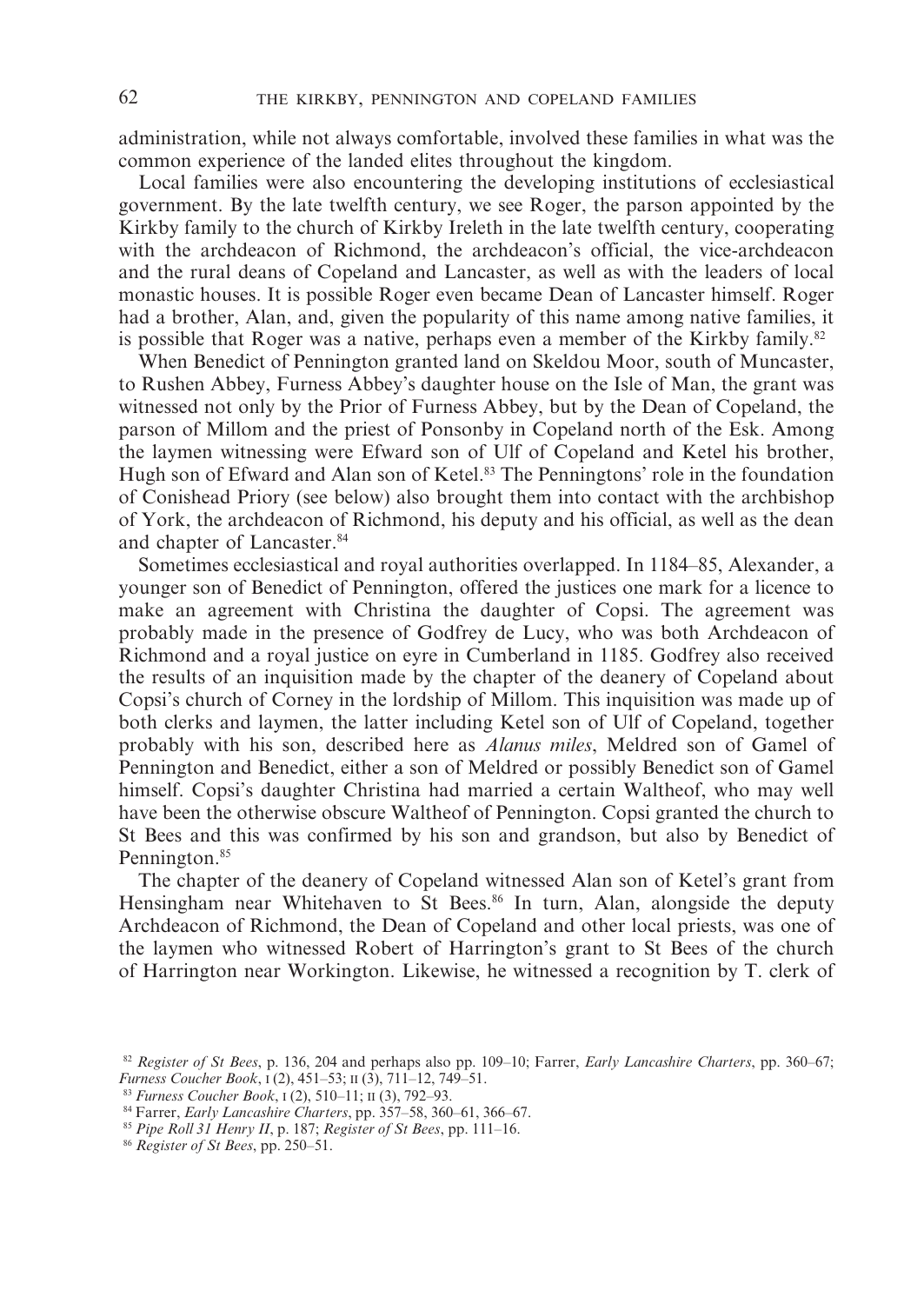Dean (also near Workington) made before the official of the Archdeacon of Richmond and the Dean of Copeland. Roger the parson of Kirkby Ireleth also witnessed the latter document.<sup>87</sup>

The local secular Church was developing, not only organisationally but physically. The earliest stonework on extant churches in the Furness peninsula dates back to the twelfth century, at Kirkby Ireleth, Urswick and Aldingham. Aldingham Church was presumably built in stone by Michael of Furness or one of his early descendants. Michael made one of his sons, Daniel, rector of the church. The advowson of Urswick Church was also held by the lords of Aldingham, so perhaps they built that too.<sup>88</sup>

The oldest surviving part of the church of Kirkby Ireleth is its twelfth-century 'Norman' doorway. The Kirkby family presumably constructed this church.89 The family's proprietary interest in the church was not extinguished easily. The advowson was first surrendered to Furness Abbey by William son of Roger, with a proviso that Roger, the Kirkby family's incumbent parson, was allowed a life tenure. There was a further quitclaim in 1227 by William's grandson, Alexander. In 1228, however, Kirkby Church was retained by Walter de Gray, Archbishop of York and, in 1230, it was given to York Minster, part of a wider compromise between Furness Abbey and the secular Church whereby Urswick and Dalton churches and half of Millom Church were conceded to the abbey, whereas Kirkby Ireleth Church and the other half of Millom were retained by the Archbishop.<sup>90</sup> The role of archdeacons and local deans, the appetite of the Church, both secular and regular, for advowsons, and the Church's struggle against what had amounted to proprietary churches, all indicate how the local Church was being propelled towards the ecclesiastical mainstream of England and Europe, with local families involved, one way or another, in the process.

At some time around the middle of the twelfth century, an inscription in Old Norse was carved on a church tympanum found later on a farm in Pennington: 'kamial seti Þesa kirk Hubert masun uan' (Gamel founded the church and Hubert the mason constructed it). The author of the inscription was most likely Gamel of Pennington.<sup>91</sup> Evidently Old Norse was of sufficient importance to Gamel for him to place it on his church, but, if this reflected his past, the building of a stone church was part of the new developments. Gamel was taking an active role by employing an apparently Continental mason to build his Continental, stone church.

While local native families were actively involved in the transformation of the local secular Church, the arrival of Continental, reformed monasticism in the form of the Furness Abbey in 1127 had a substantial impact without initially eliciting much positive involvement from those families. Probably landholders in Furness prior to Stephen Count of Mortain's foundation of the abbey, the Kirkby and Pennington

<sup>87</sup> Ibid., pp. 116–17, 136.

<sup>88</sup> *Furness Coucher Book*, I (2), 452; II (2), 520–21; Farrer, *Early Lancashire Charters*, pp. 360–61, 366–67; *VCH Lancs.*, VIII, 328–31.

<sup>89</sup> *VCH Lancs.*, VIII, 387–88.

<sup>90</sup> Ibid., 389; *Furness Coucher Book*, I (2), 318–19; I (3), 652–53; II (2), 555–57.

<sup>91</sup> E.V. Gordon, *An Introduction to Old Norse*, 2nd edn, rev. A.R. Taylor (Oxford, 1957), p. 186; A.J.L. Winchester, *Landscape and Society in Medieval Cumbria* (Edinburgh, 1987), p. 24; F. Barnes, *Barrow and District* (Barrow-in-Furness, 1968), pp. 16–17.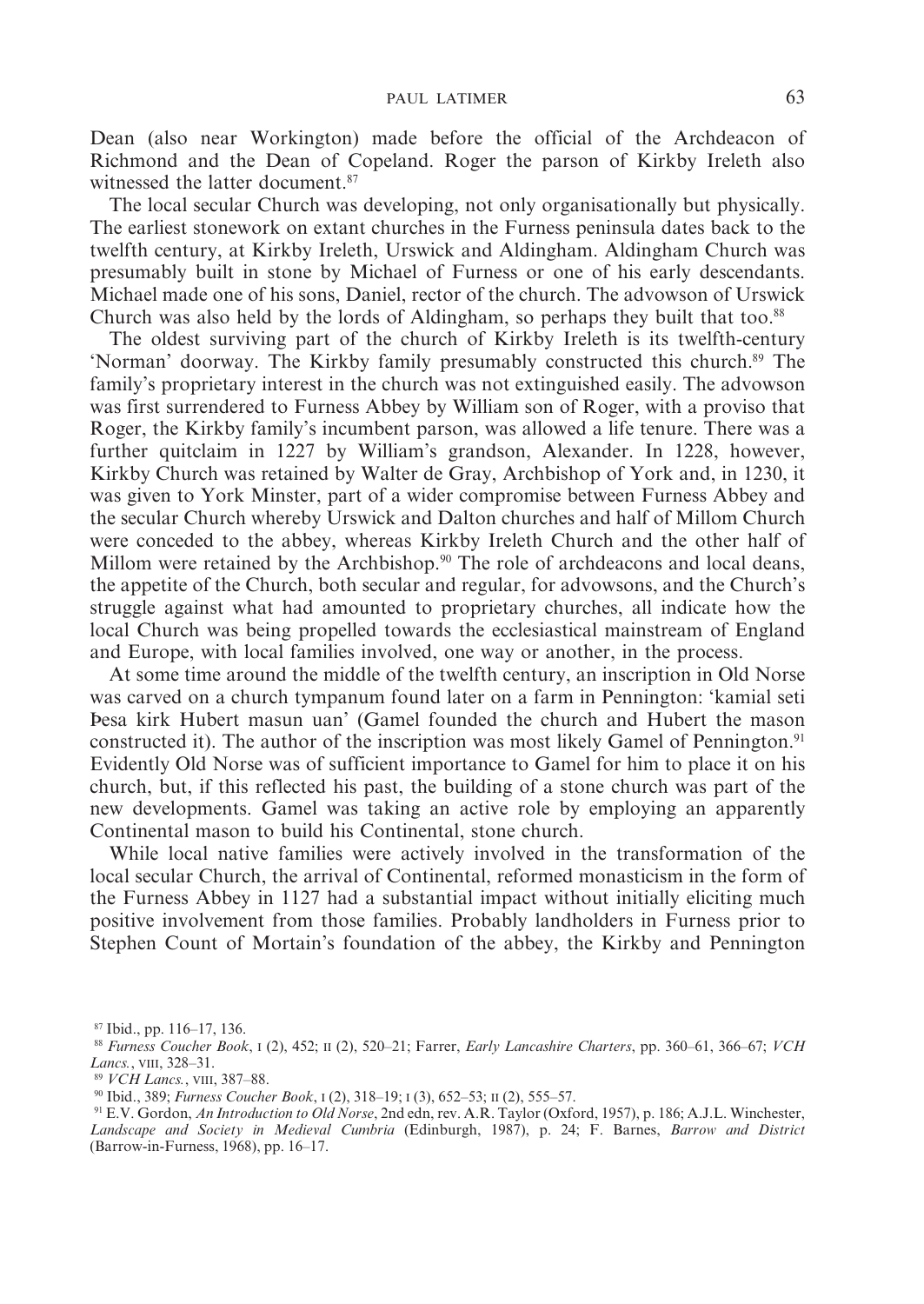families and others found themselves suddenly with a new lord interposed between themselves and Stephen. There is no indication that they were consulted, or that they assisted the foundation and initial endowment.<sup>92</sup> Even by 1152 Furness Abbey does not seem to have attracted donations from native locals.93 Subsequently, one of the earliest grants to Furness Abbey by a native, Waltheof son of Edmund's grant of Newby in Ewcross wapentake, was probably prompted by his daughter's marriage to Robert de Boiville, the nephew of the lord of Millom.<sup>94</sup>

The abbey's local relationships, perhaps because of its extensive endowment and ambitious claims, seem to have been initially rather prickly. Exchanges made with Michael of Furness were not without their disputed points and generated many documents.95 Relations with the Lancaster family proved stormy because of the abbey's claims over the Furness fells and Ulverston, and the Lancaster family's involvement in the foundation of Conishead Priory. William I of Lancaster's grant to the abbey of lordship over the Pennington vill of Muncaster may have been the earliest of all native grants, but Furness Abbey could not maintain the claim; Gamel of Pennington granted Muncaster Church to Conishead Priory instead.96 Also, while Benedict of Pennington and his brother Meldred made, as we have seen, a grant of land near Bootle to Furness Abbey's daughter house on the Isle of Man, they gave no grant to Furness Abbey itself. Benedict's son Alan had dealings with the abbey, but they seem to have consisted more of dispute settlement than of patronage.<sup>97</sup> Nevertheless, there are signs that the abbey gradually began to integrate itself into the local community. In the second half of the twelfth century, the abbots seem increasingly to have been local men, one of whom — Jocelyn of Pennington — may even have been a member of the Pennington family. Jocelyn was, it seems, a man of the schools, an *inceptor in theologia*, and a man who obtained a papal privilege for the abbey.98 Local men, too, had changed.

For some time, Furness Abbey was the only monastic community in the area, or at least the only community recognisable as such to Continental immigrants, but by 1181 at the latest, there was a hospital just to the south of Ulverston, at Conishead, and this was converted by 1184 into a priory of Augustinian canons. Conishead itself appears to have been granted by William II of Lancaster, but Gamel of Pennington's several grants from his scattered properties could have been made as early, if not earlier, and Gamel may well have been at least a co-founder of the hospital. Furness Abbey, indeed, seems to have been concerned about Pennington Church and about the possibility of a rival monastery in Furness as early as 1154–59, and it is possible the hospital had an earlier history in some form. The head of the hospital's brothers

 $92$  Roger 'Bristold' or 'Brictwald' is explicitly included in the foundation grant together with his possessions, but there is no indication of his consent: Farrer, *Early Lancashire Charters*, pp. 301–03.

<sup>93</sup> *Furness Coucher Book*, I (3), 591–94.

<sup>94</sup> Ibid., II (1), 296–97, 303–04, 308–09, 309–10, 311–12. Another early, small Yorkshire donation near Giggleswick was made by Adam son of Meldred.: ibid., II (1), 314.

<sup>95</sup> Farrer, *Early Lancashire Charters*, pp. 307–09; *Furness Coucher Book*, I (1), 73–77; I (2), 451, 454–57.

<sup>96</sup> Farrer, *Early Lancashire Charters*, pp. 304–05, 310–14, 357; *Furness Coucher Book*, I (2), 345–47, 392–94, 418–20, 437–42.

<sup>97</sup> *Furness Coucher Book*, I (2), 485–86, 510–11.

 $98$  Ibid.,  $I(1)$ ,  $9$ ;  $II(3)$ , xxxvii–xxxviii.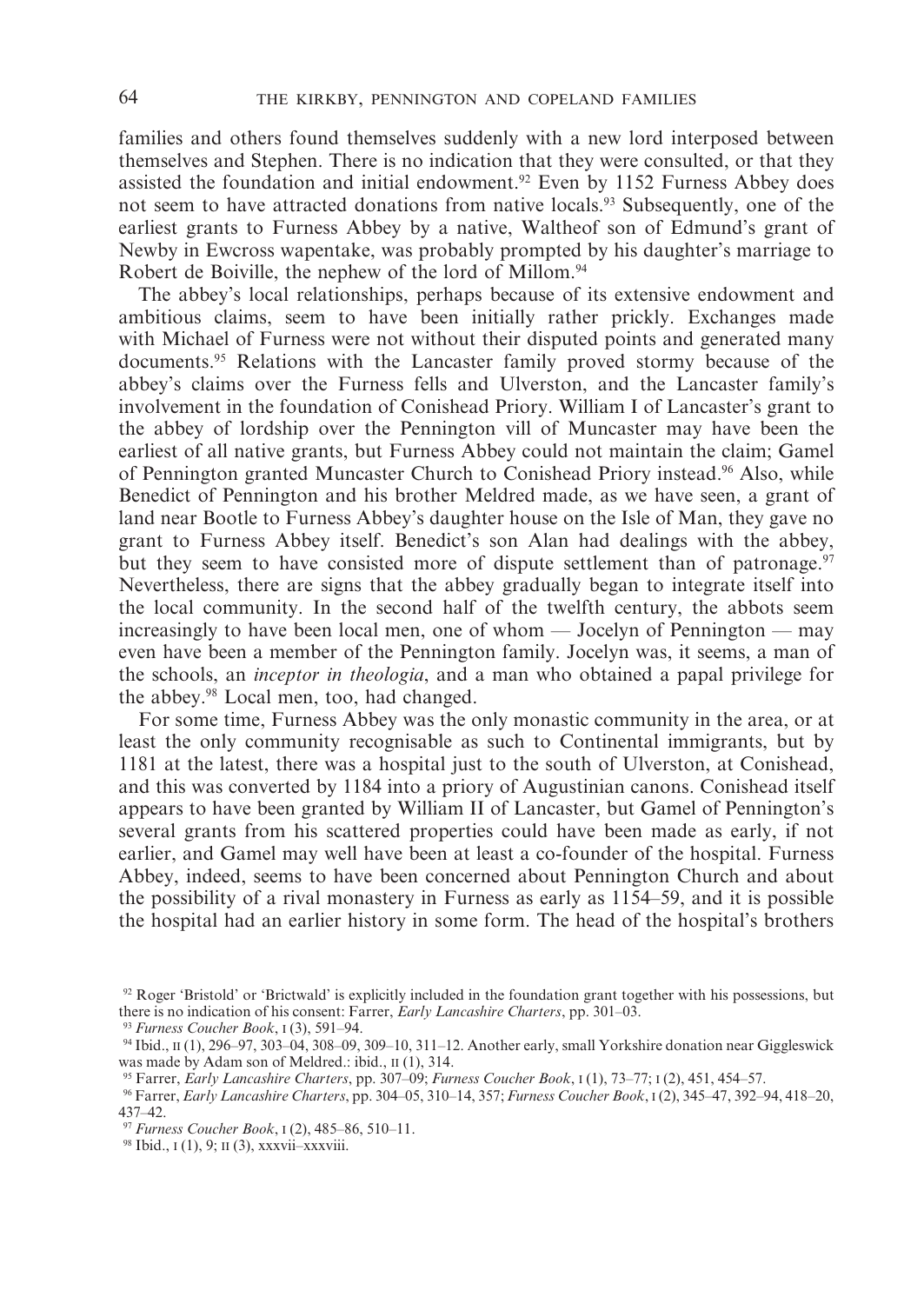was one Gillamichael, an Irish or Scots name, perhaps an unlikely appointment for a completely new, recent foundation, while the hospital possessed some tithes at Weddicar, east of Whitehaven. These tithes could conceivably have come from the Lancaster family, their relatives the Curwen family, or even from the Penningtons, though we do not know that they held land so far north.<sup>99</sup> Another hospital was founded before 1184 at Ravenglass by Efward son of Ulf, the head of the Waberthwaite branch of the Copeland family.<sup>100</sup>

Apart from their involvement with Conishead, the Lancaster family had also earlier, around 1153–54, founded a house of Augustinian canons across Morecambe Bay at Cockerham, at first dependent on Leicester Abbey, but which had its own prior by 1208. Nearby, by 1184, the family was patronising a hospital at Cockersand, which became a Premonstratensian priory by 1190. The close relative of the Lancaster family, Thomas son of Gospatrick, the direct male descendant of Ketel son of Eldred, founded a priory at Preston Patrick by 1199. This was at first dependent on Cockersand, but Thomas moved it in 1201 and it became Shap Abbey. Between 1189 and 1194, William Marshal founded a priory of Augustinian canons at Cartmel.101 Hospitals and houses of regular canons were becoming common features of religious life in the region and, in spite of the perhaps uneasy initial relationship of the locality with Furness Abbey, both immigrants and natives shared in the introduction of modern religious institutions. This, too, must have helped the process of assimilation.

It was indeed the success of assimilation that is striking. By the early thirteenth century, without serious disruption, the Kirkby, Pennington and Copeland families, and others like them in the region, had adapted successfully to the changes that had followed the introduction of a foreign elite after the Norman Conquest. The families managed to fit smoothly into what had become a relatively seamless aristocratic network, the more easily perhaps because of the sustained significance in the area of the Lancaster family, at the very least closely linked to the native element. Anglo-Scandinavian landholding families, while certainly having to submit to and accommodate the dominant immigrants, never lost their place within the aristocratic network in the way that happened to a large extent in southern and Midland England. Neither did they form a surviving, but disadvantaged and separate elite as happened with native aristocracies in parts of Ireland and Wales. The sustained native role in the aristocratic network of the North-West likely enhanced the role in assimilation of intermarriage, which was common in the region and important certainly for the Kirkbys and the Copelands. It also enhanced more generally the role of the native landholding families themselves in the process of assimilation. While assimilation also succeeded ultimately in the south and Midlands, the relatively few native landholding patrilineages there played, as Thomas suggests, a rather limited role in it.102

<sup>99</sup> Ibid., I (1), 126–27. A leper hospital at Kendal was made dependent on Conishead Priory by 1184: Farrer, *Early Lancashire Charters*, pp. 356–60; D. Knowles and R.N. Hadcock, *Medieval Religious Houses*, 2nd edn (1971), pp. 155, 390; *Register of St Bees*, p. 119.

<sup>100</sup> *Medieval Religious Houses*, p. 330.

<sup>101</sup> Ibid., pp. 153–54, 185, 187, 191; Farrer, *Early Lancashire Charters*, pp. 341–45.

<sup>102</sup> Thomas, *English and Normans*, pp. 137, 391–92.